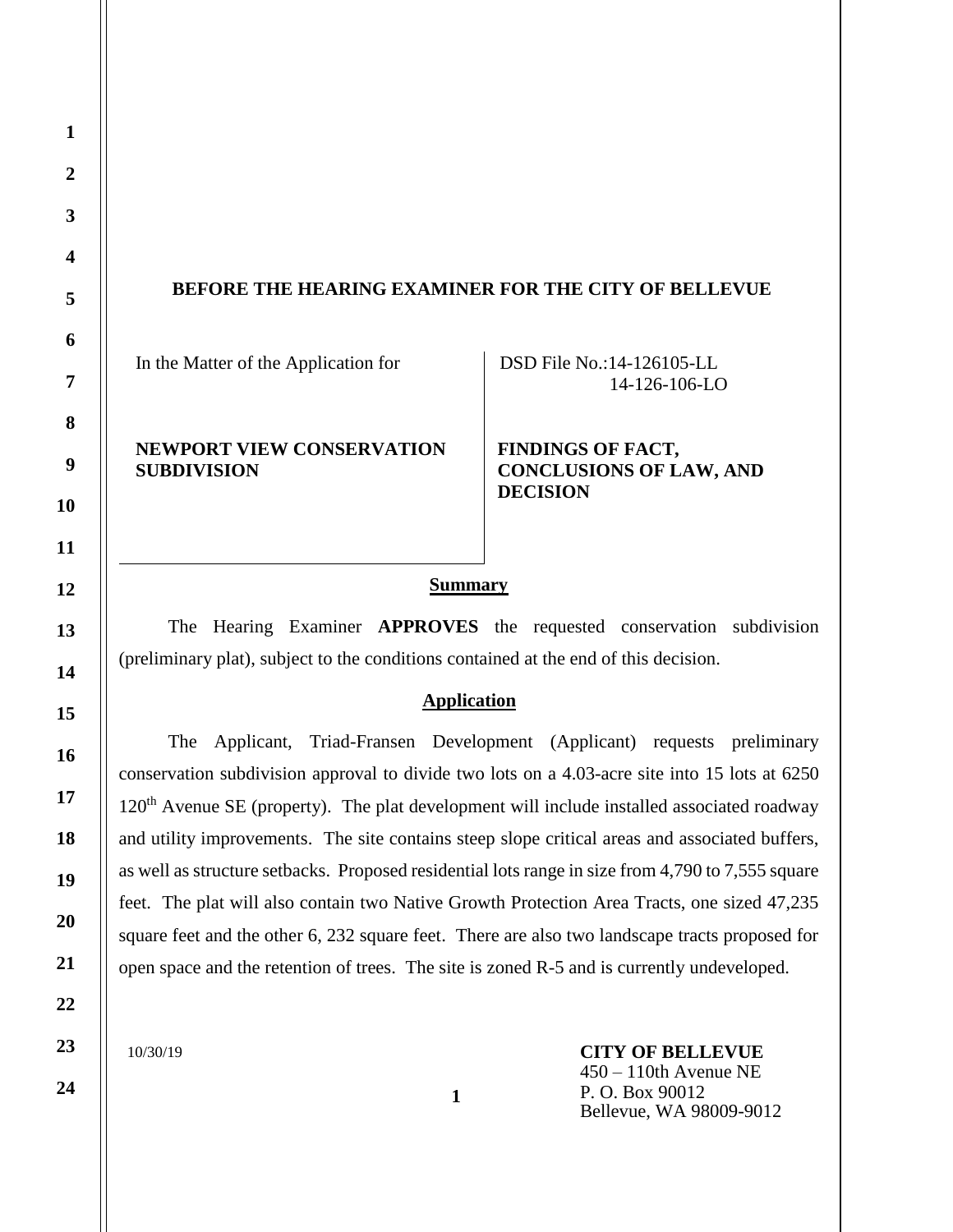The Development Services Department (DSD or the Department) issued a Determination of Non-Significance (DNS) under the State Environmental Policy Act (SEPA), approved with conditions the Critical Areas Land Use Permit, and recommended approval with conditions of the requested conservation subdivision.

#### **Contents of the Record**

The City of Bellevue maintains exhibits entered into evidence as part of the record and an audio recording of the public hearing. Any person wishing to review the record should contact the Hearing Examiner Program Coordinator in the City Clerk's Office. Below is a summary of the Record:

Exhibit C-1: DSD staff report and background file

Exhibit C-2: Sign-up Sheet

Exhibit C-3: Applicant's Site Depiction Graphic

#### **Procedure**

The subdivision of land into 10 or more lots is processed through a preliminary plat (or subdivision) in accordance with the City of Bellevue Land Use Code (LUC) Chapter 20.45A. When a lot proposed for subdivision is encumbered by critical areas as defined by LUC 20.45A.060.B, a conservation subdivision is required. The project site meets the requirements of LUC 20.45A.B because it is encumbered by steep slopes and provides habitat that supports species of local importance.

The Preliminary Conservation Plat is a Process I land use decision processed pursuant to LUC 20.35.100 to 20.35.140. A Process I land use decision is quasi-judicial in nature. The Director makes a recommendation to the Hearing Examiner. The recommendation is forwarded for a public hearing before the Hearing Examiner, who is responsible for making a

10/30/19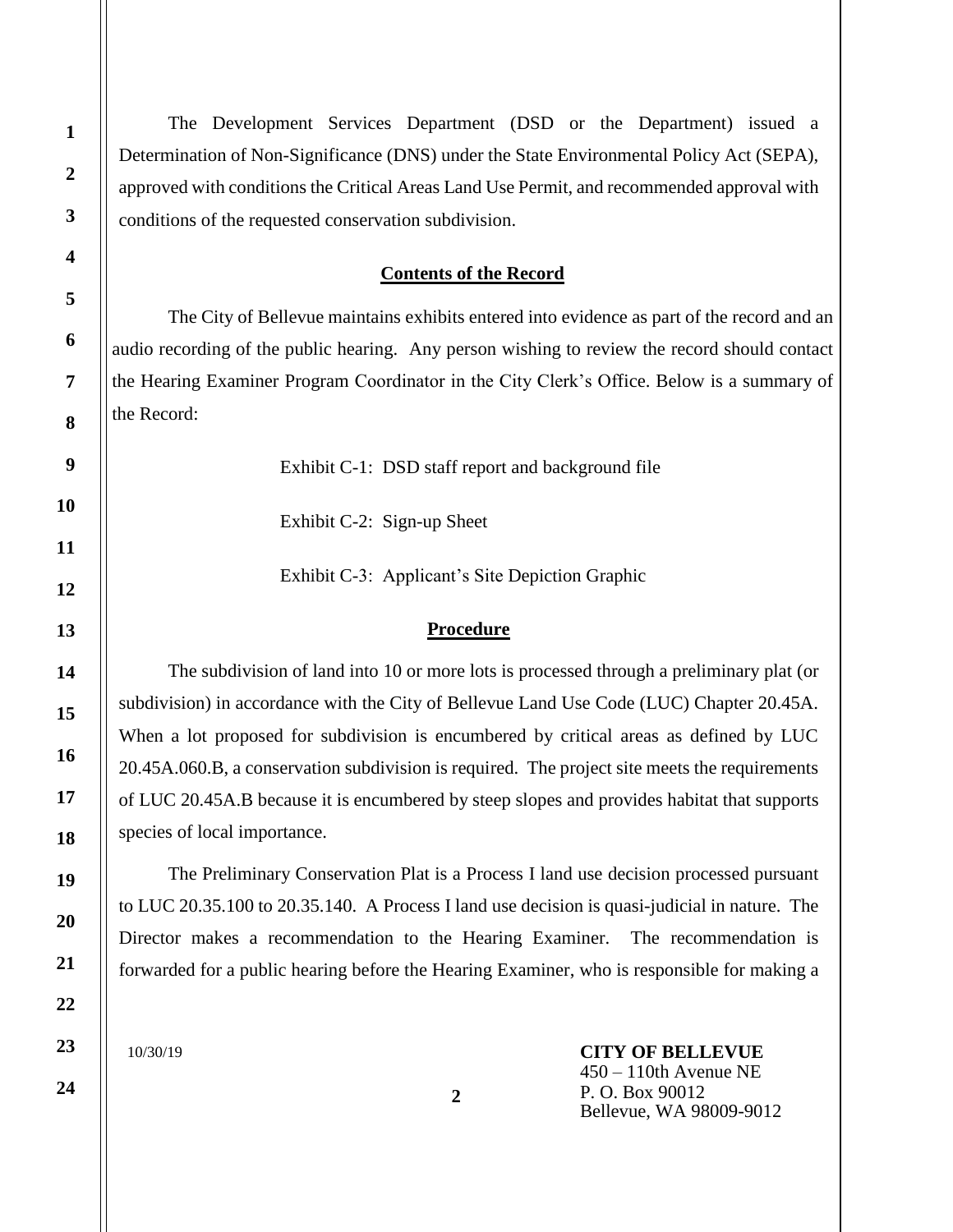decision to approve, approve with modifications, or deny the application. That decision is appealable to the City Council.

Because of the critical areas on site, the project also required a Critical Areas Land Use Permit (CALUP) to allow for any modification of steep slopes and reduction of regulatory buffers and structure setbacks applied to the slopes. A CALUP is a Process II decision, made administratively by the Director. In this case, the CALUP was approved by the Director, after a finding was made that

The applicant has demonstrated that the critical areas functions and values will be significantly improved over existing conditions per the Critical Areas Report, and Addendums.

The decision to grant the permit concludes that the Applicant's critical areas report

demonstrated a net gain of functions and values on the site. The staff report states:

The Critical Areas Report and Addendums included a Functional Lift Analysis of the Steep Slopes, Habitat and Net Conditions. The Report demonstrates a net gain in all areas. As discussed in the Report, the critical areas on the site have a preponderance of invasive species and diseased trees. The removal of invasive species and replanting with dense native vegetation will increase habitat structural and compositional complexity. Diseased trees will be converted to habitat snags, and invasive species will be replaced with a diverse and structurally complex community of native trees and shrubs. The proposed plant community will provide native habitat over the long term, compared to an inevitable loss of vegetation to disease and invasive species infestation that would occur naturally without intervention.

Chapter 20.25H LUC allows for the reduction of degraded buffers as long as the functions of the bugger are increased over the functions currently provided. Due to the degraded condition of the existing buffers and steep slopes, the proposed enhancement plan will significantly increase the functions of the critical areas and buffers over current conditions. Mitigation provided includes 20,818 square feet of step slope enhancement and 23,669 square feet of steep slope buffer enhancement.

All debris and invasive species will be removed within slopes and buffers, and the area will be planted with a wide variety of native tree and shrub species at dense spacing where native vegetation is not present. Wildlife snags will be created within the retained slopes and buffers to provide habitat to the newly planted steep

10/30/19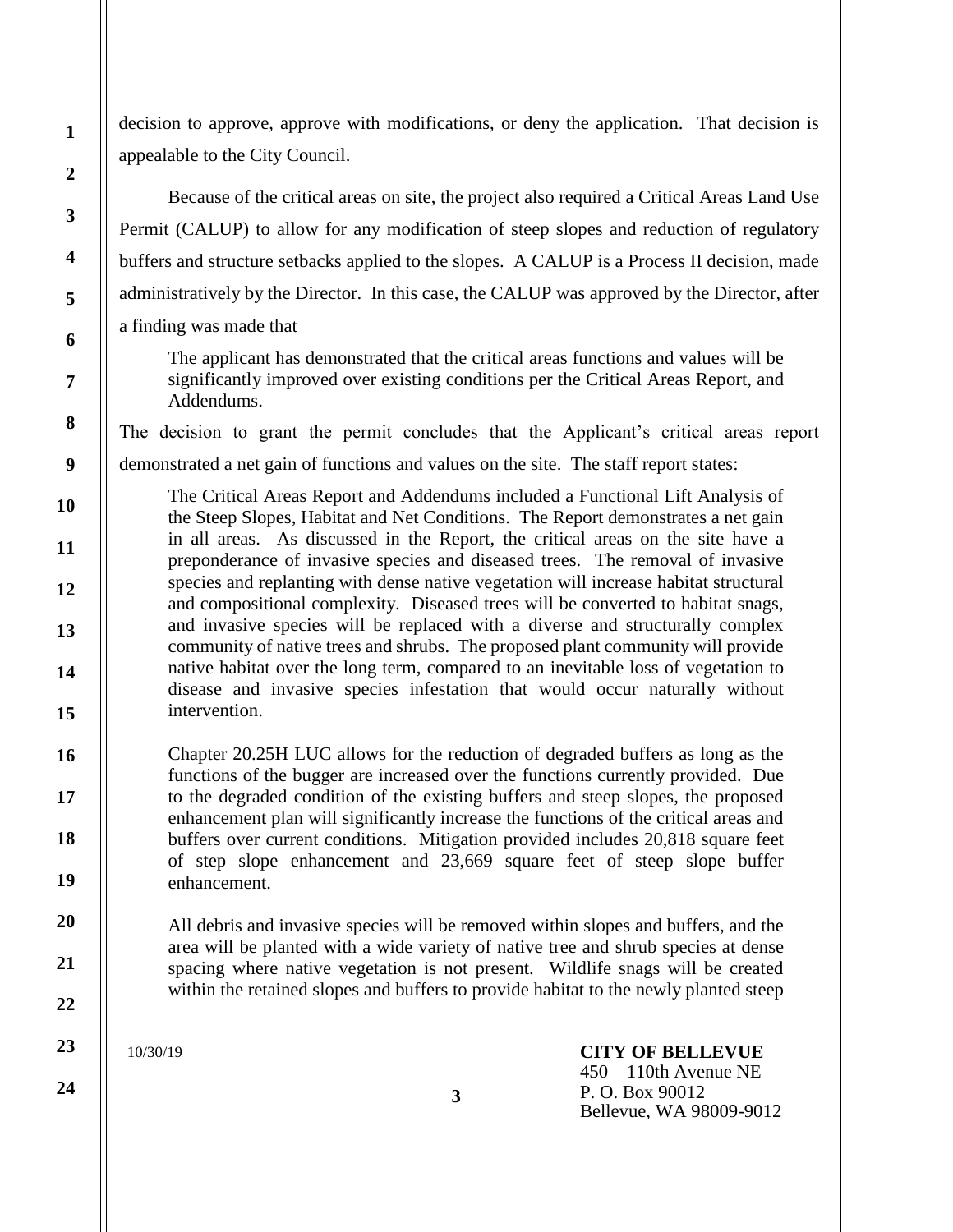slope and buffer areas. To further protect critical areas, a split rail fence will be installed, and signage posted along the edge of the entire NGPA.

Exhibit C-1 at 12-13. The staff report makes findings for each of the criteria applicable in LUC Chapter 20.25H at pages 13-25 and provides conditions of approval contained in Section X of the report at pages 50-62.

Finally, the project required SEPA review. As stated above, the Director issued a DNS under SEPA on September 26, 2019. A SEPA threshold determination is also a Process II decision made administratively by the Director.

As permitted under LUC 20.35.080, Process I and Process II decisions may be merged together into a consolidated staff report that includes the Director's decisions on the Process II decisions and the recommendation on the Process I preliminary plat decision. Any appeal of the Process II decisions would a public hearing, which would be combined with the public hearing on the Process I decision before the Hearing Examiner. Appeals of a Process II decision by the Hearing Examiner would go directly to Superior Court. In this case, there was no appeal of either the Process II SEPA determination or the CALUP. The Examiner regards the Process II decisions' findings and conclusions in the staff report as verities, and only refers to them for the information they provide on the preliminary plat application.

A Notice of Application was published in the City of Bellevue's Weekly Permit Bulletin on May 22, 2014. Notice was also mailed to agencies, tribes, and property owners within 500 feet of the property. A public meeting was held May 29, 2014. Due to significant changes to the project design, the project was noticed a second time on December 3, 2015 and an additional public meeting was held on December 15, 2015. A new sign was installed on the site on December 7, 2017. DSD received a number of written comments. A full list of the public comment is documented in the Staff Report, Exhibit C-1, at pp. 25-30. Concerns included:

• transportation infrastructure improvements proposed by the Applicant;

**4**

whether density and zoning had changed;

10/30/19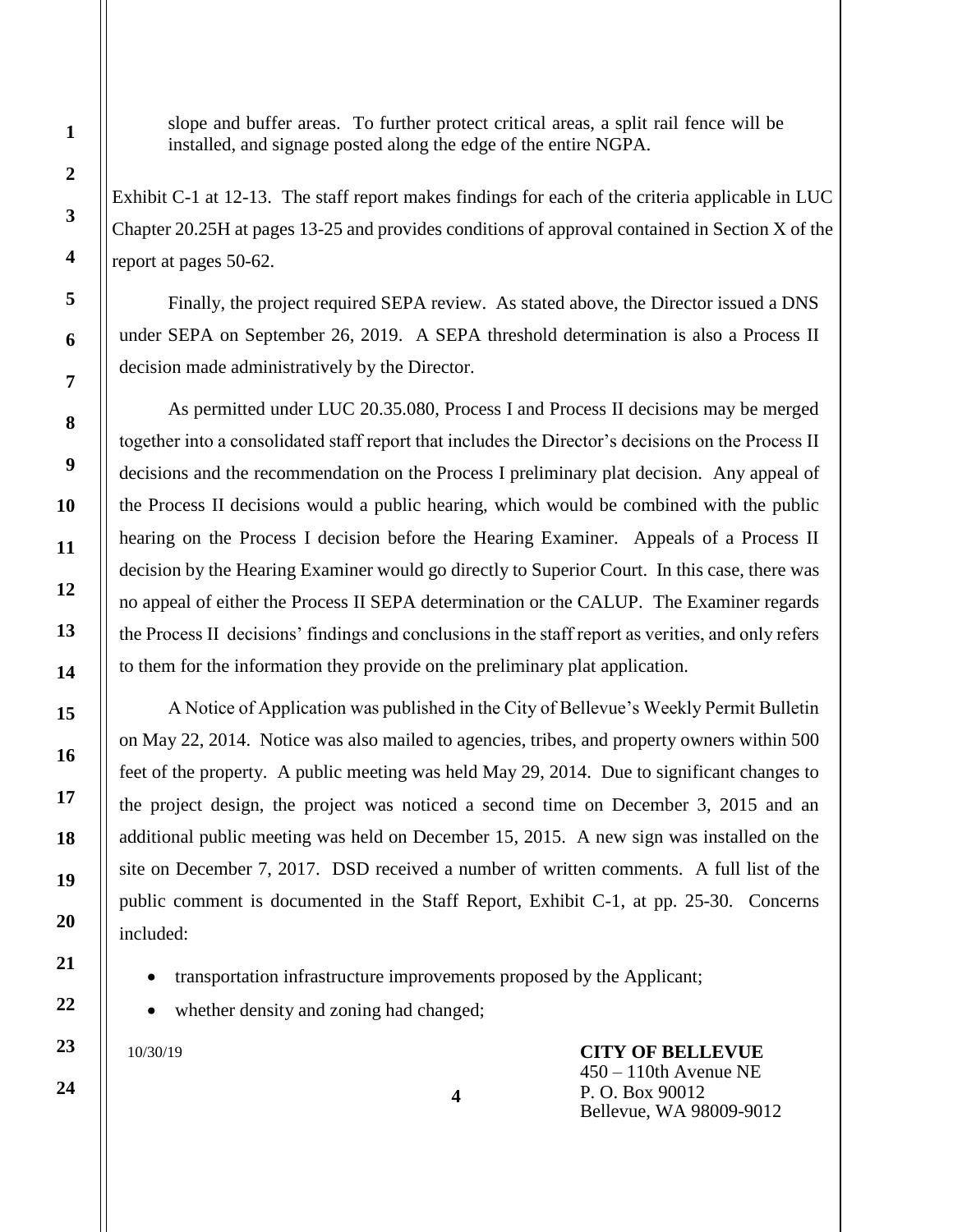- compatibility of the new plat and house design with neighborhood character;
- steep slopes and habitat protection;
- tree protection;
- drainage impacts;
- groundwater and possible seeps on site;
- lack of public notice; and
- support for development of a site that has been used for illegal dumping and teenage partying, and that is replete with invasive species such as Himalayan blackberry and English ivy.

After appropriate public notice, the Hearing Examiner held a hearing on the application on October 17, 2019 at 6:00 p.m. in the Bellevue City Council Chambers. The Applicant was represented by Mr. Jeff Fransen. The Department was represented by Mr. Drew Folsom, Planner, City of Bellevue. At the hearing Mr. Folsom and Mr. Fransen testified. Several members of the public also testified.

As required by the code, the Hearing Examiner issued her decision within 10 working days of the hearing.

#### **FINDINGS OF FACT**

1. Comprehensive Plan Designation. The site is located in the Newport Hills Subarea in the Comprehensive Plan. It has a Comprehensive Plan designation of single-family high density.

2. Existing Development. The property is currently undeveloped. Existing access into the site is gained by an old gravel logging road connected to  $120<sup>th</sup>$  Avenue SE. An unimproved right of way ( $SE\ 64<sup>th</sup>$  Street) borders the southern property boundary. No access or improvement of this unopened right of way is proposed as a part of the new proposal.

3. Site Conditions. The site slopes downhill from east to west. The slopes range from approximately 10% to 40%. There are four areas that are classified as critical area steep

10/30/19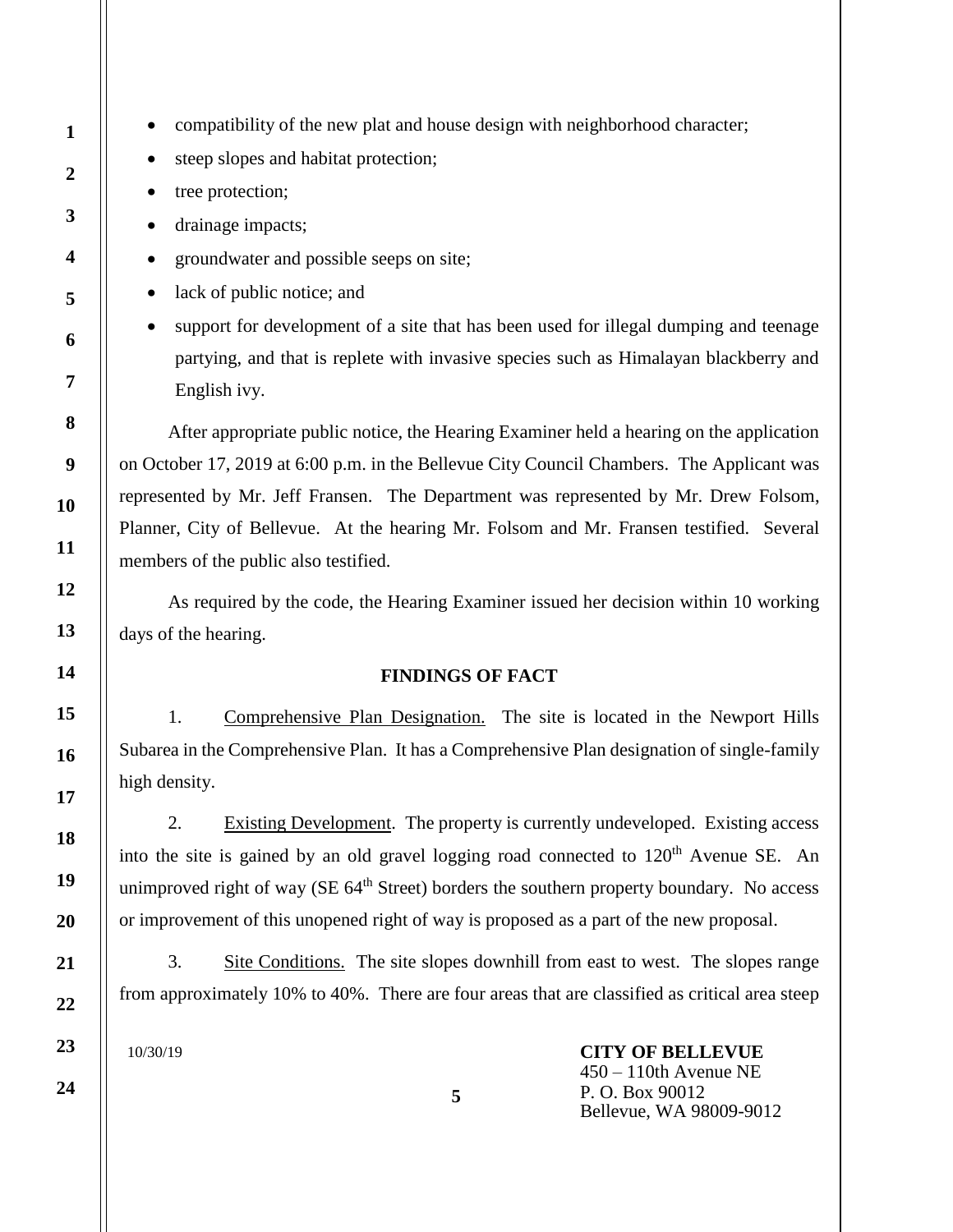slopes located predominantly within the center of the site in close proximity to the existing logging road. The site is currently partially forested and vegetated with scrub-shrubs and invasive species. No wetlands or streams have been observed on the site or in the immediate vicinity.

4. Zoning in the Surrounding Area. The site is bounded by  $SE\ 64<sup>th</sup>$  Street (unimproved),  $120<sup>th</sup>$  Avenue SE to the west, undeveloped lots as well as a church to the north, and existing single family homes to the east.

5. Proposal. The proposal is to subdivide two existing single-family parcels into 15 parcels in the R-5 zoning district. The proposal also includes installation of associated roadway and utility improvements. The site contains steep slope critical area and associated buffers and structure setbacks.

6. Site Design. The proposal will be accessed through a private road on the same grade as the existing logging road. The proposal will create 15 new residential lots ranging in size from 4,790 to 7,555 square feet. The plat also includes a 47,235 square foot (Tract B), and a 6,232 square foot (Tract D) Native Growth Protection Area (NGPA) tracts, which will encompass much of the steep slopes. Two landscape tracts (Tracts F and G) are proposed for open space retention of existing trees. The large open space tracts will be in the center of the development. The proposed frontage improvements will provide a sidewalk and street trees along  $120<sup>th</sup>$  Avenue SE.

7. Changes to the Proposal as Part of Staff Review. The Applicant made the following changes to the proposal during the review process:

• Reduced the number of lots;

Increased the dimension size of critical areas and modified buffers;

- Adjusted the location of the proposed utility infrastructure to consolidate with transportation infrastructure and minimize critical area and critical area buffer impacts;
- Reduced the amount of cut and fill;

Retained additional trees:

10/30/19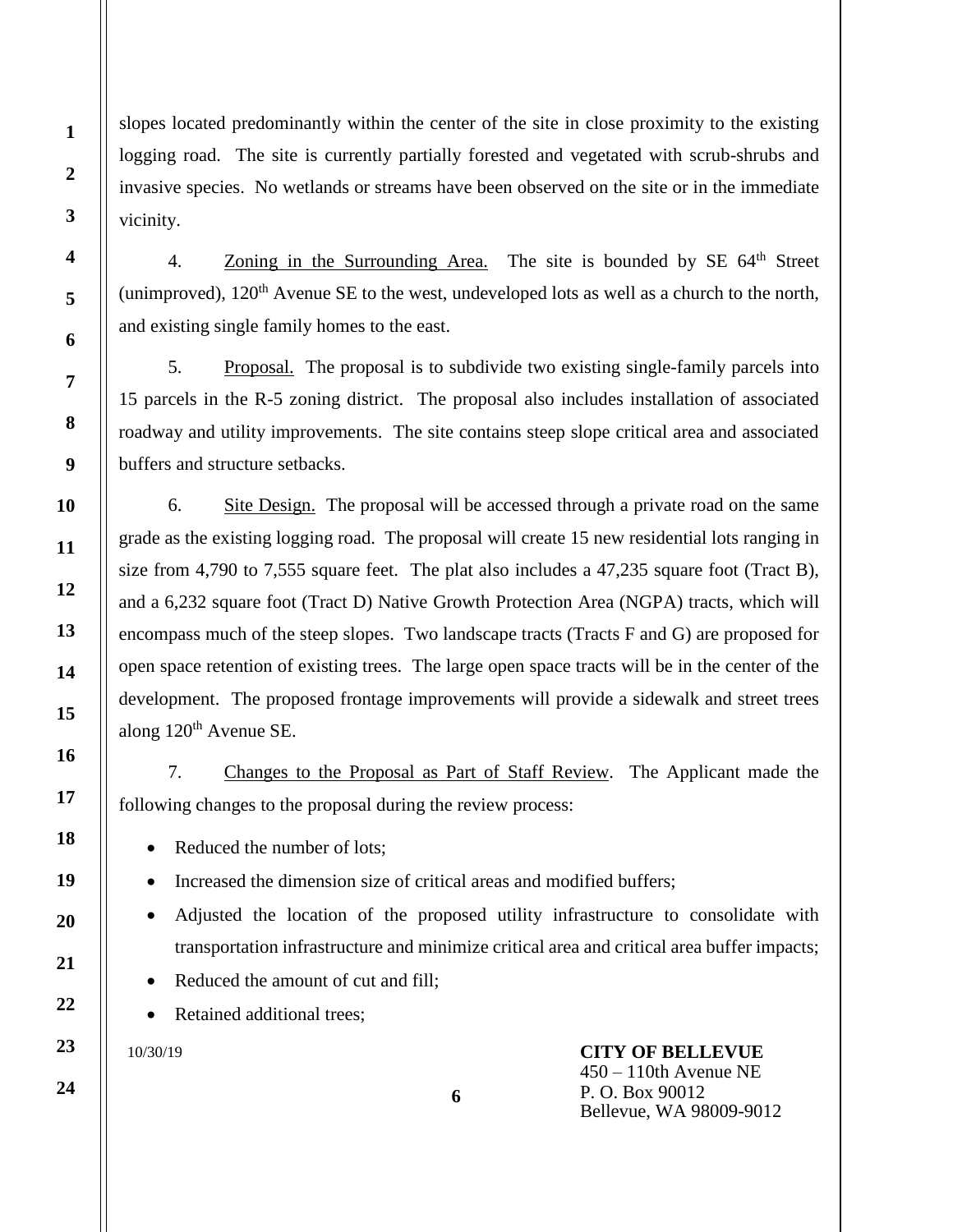- Provided street frontage landscaping and sidewalk connectivity; and
- Increased the paved width of  $120<sup>th</sup>$  Avenue SE.

8. Open Record Hearing. The open record public hearing was convened on the conservation plat on October 17, 2019 at 6:00 p.m. in the Bellevue City Council chambers. Represented at the hearing were the Applicant by Mr. Fransen and the Department by Mr. Folsom. Mr. Folsom provided an overview of the project application and the CALUP permit approval and DNS SEPA threshold determination. Mr. Fransen concurred with Mr. Folsom's presentation, presented an additional site plan depiction, and requested approval of the conservation plat.

Two members of the public testified. Jolene Gensheimer, who lives in a single-family home to the east of the development was concerned about slope stability and retention of trees to create a buffer between the new development and the existing homes. Staff indicated that the applicant had provided a geotechnical study, which concluded that the project will enhance slope stability and pose no risk to neighboring properties. Staff also assured Ms. Gensheimer that the applicant is meeting the minimum tree retention for the site and is preserving all viable trees within the remaining critical areas and buffers.

James Werner, a nearby resident, testified concerning drainage. He was directed to the staff report, which states at 31:

The site is located within the Lakehurst drainage basin. Storm water from the site currently drains unconcentrated across vegetation and eventually drains to  $120<sup>th</sup>$ Ave SE and which then discharges to Lake Washington. The development proposal is to create 15 new single-family building lots with associated roads and construct detention and water quality facilities to mitigate storm water impacts from the development. Stormwater will be released at predeveloped rates to a drainage system constructed in 120<sup>th</sup> Avenue SE.

9. Staff Report Incorporated by Reference. The factual contents of the staff report, Exhibit C-1, are a thorough and accurate description of the proposal and are hereby incorporated by reference into this decision in their entirety.

10/30/19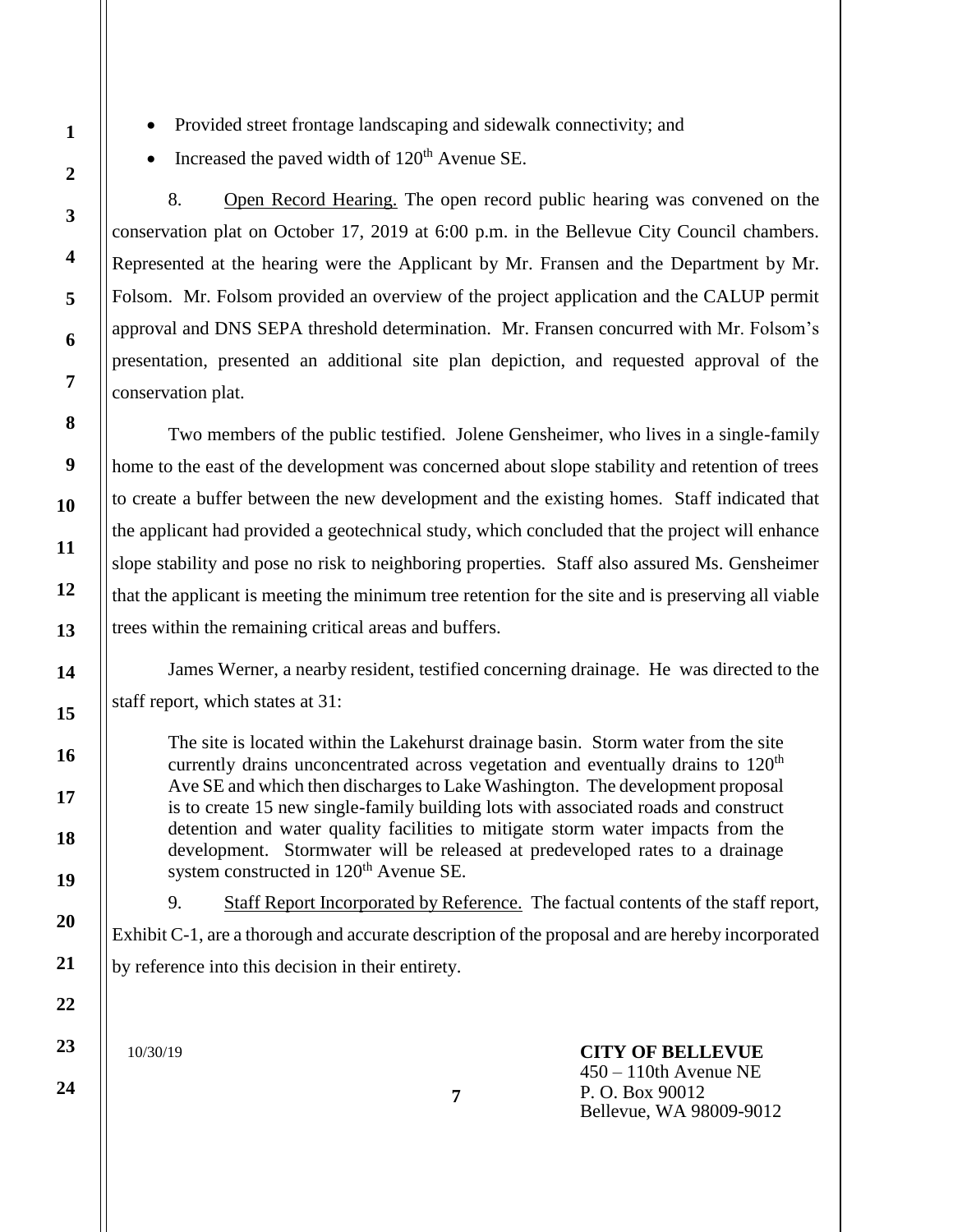10. Any finding herein which may be deemed a conclusion is hereby adopted as such.

#### **CONCLUSIONS OF LAW**

1. LUC 20.35.015 categorizes a preliminary subdivision approval as a Process I decision. The Hearing Examiner has jurisdiction over this application. Under LUC 20.35.140.A the following criteria for decision apply:

The Hearing Examiner shall approve a project or approve with modifications if the applicant has demonstrated that the proposal complies with the applicable decision criteria of the Bellevue City Code. The applicant carries the burden of proof and must demonstrate that a preponderance of the evidence supports the conclusion that the application merits approval or approval with modifications. In all other cases, the Hearing Examiner shall deny the application.

2. Under LUC 20.35.140.C, **t**he Hearing Examiner may include conditions to ensure

the proposal conforms to the relevant decision criteria.

3. LUC 20.35.140.D provides the relevant requirements for the Hearing Examiner's

written decision:

The Hearing Examiner shall within 10 working days following the close of the record distribute a written report supporting the decision. The report shall contain the following:

- 1. The decision of the Hearing Examiner;
- 2. Any conditions included as part of the decision;
- 3. Findings of facts upon which the decision, including any conditions, was based and the conclusions derived from those facts; and
- 4. A statement explaining the process to appeal the decision of the Hearing Examiner to the City Council.

4. The purpose of a preliminary approval is contained in Land Use Code 20.45A.030:

10/30/19

**24**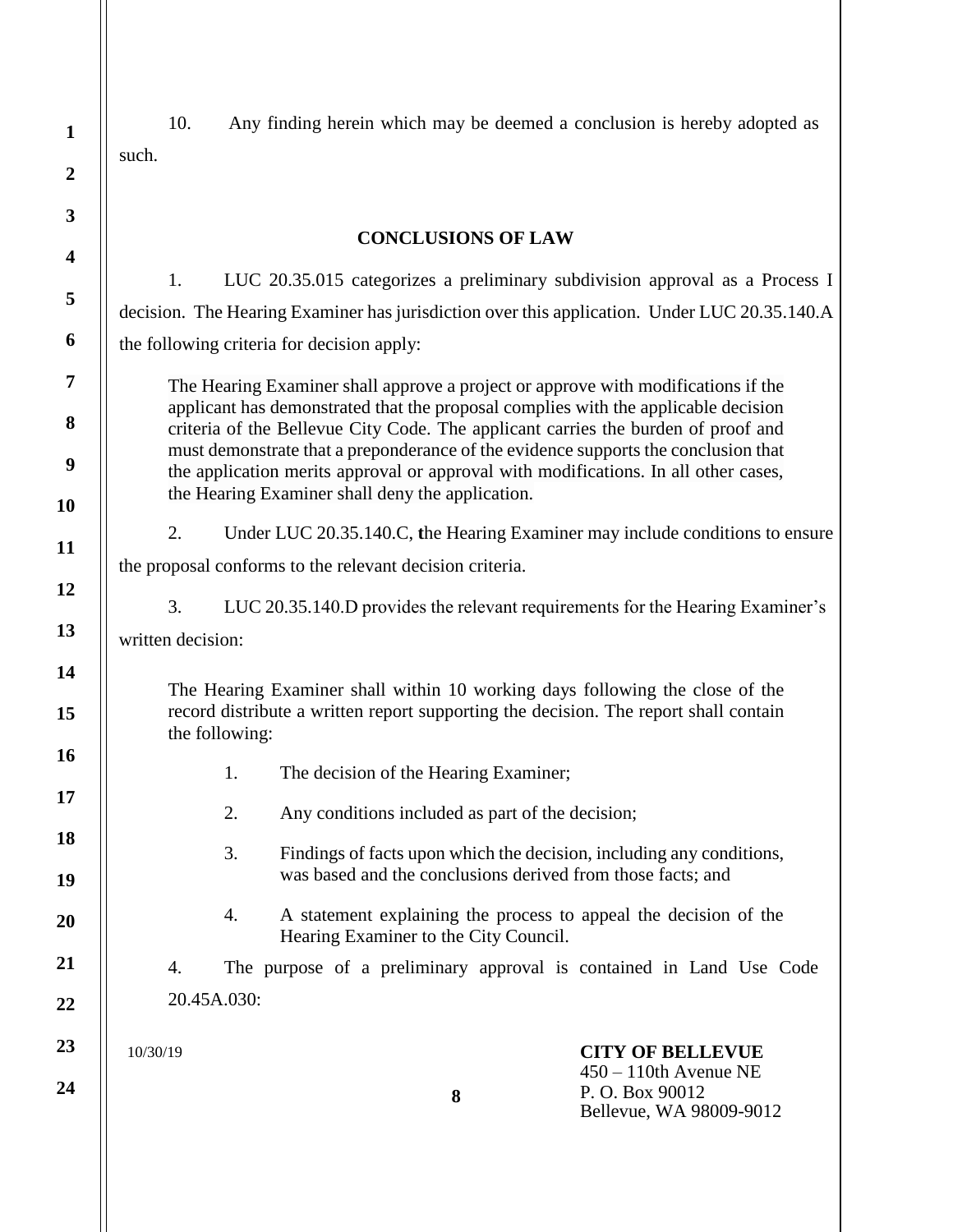This chapter is adopted in furtherance of the Comprehensive Plan of the City. It is hereby declared that the regulations contained in this chapter are necessary for the protection and preservation of the public health, safety and general welfare in accordance with the standards established by the state of Washington, Chapter 58.17 RCW, and established by the City of Bellevue to prevent the overcrowding of land; to lessen congestion in the streets and highways; to promote effective use of land; to promote safe and convenient travel by the public on streets and highways; to provide for adequate light and air; to facilitate adequate provision for water, sewerage, stormwater drainage, parks and recreation areas, sites for schools and school grounds and other public requirements; to provide for proper ingress and egress; to provide for the expeditious review and approval of proposed subdivisions which conform to zoning standards and local plans and policies; to adequately provide for the housing and commercial needs of the community; to protect critical areas and critical areas buffers as designated in Part 20.25H LUC; and to require uniform monumenting of land subdivisions and conveyance by accurate legal description.

Use Code 20.45A.50 as follows:

A. All subdivisions of land shall comply with all applicable goals, regulations and standards of the Bellevue City Code and RCW Title 58, Boundaries and Plats. Subdivisions shall also be in accord with the policies of the City's Comprehensive Plan.

5. The decision criteria for preliminary subdivision approval are set forth at Land

B. A proposed subdivision shall be considered under all applicable land use regulations as provided in LUC 20.40.500.

6. Special requirements for plats such as this one containing critical areas and critical areas buffers are found in LUC 20.45A.060, including the following criteria:

A. Allowed Density.

Density shall be calculated pursuant to LUC 20.25H.045.

B. Conservation Subdivision.

1. When Required. Proposals for residential subdivision within the Critical Areas Overlay District shall be processed as a conservation subdivision pursuant to this subsection B in the following cases:

10/30/19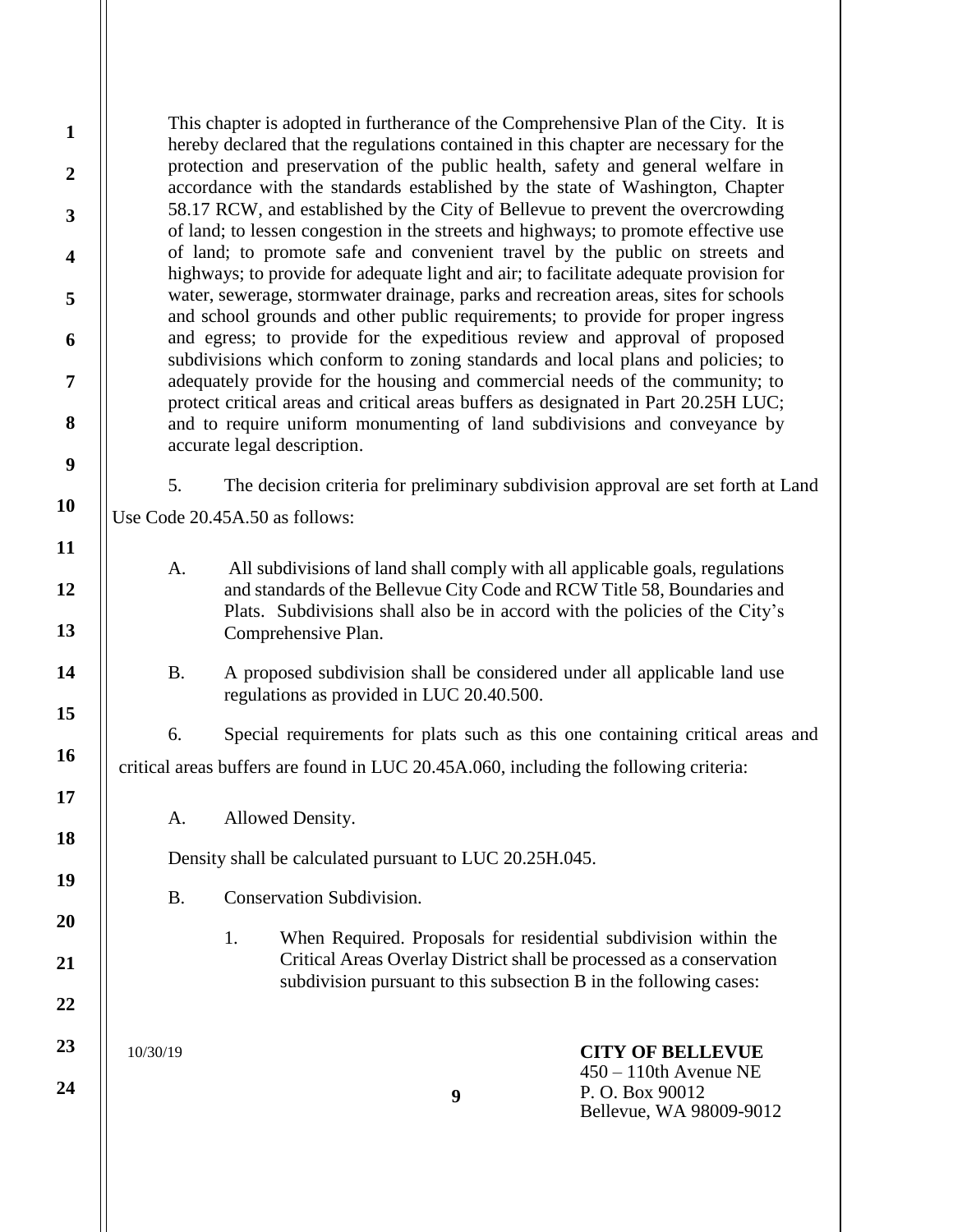| $\mathbf{1}$            |          |    | a.             | site totals at least one acre; or                       | The amount of critical area and critical area buffer on the                                                                              |
|-------------------------|----------|----|----------------|---------------------------------------------------------|------------------------------------------------------------------------------------------------------------------------------------------|
| $\overline{2}$          |          |    | $\mathbf{b}$ . | The site abuts a known salmon-bearing stream; or        |                                                                                                                                          |
| $\mathbf{3}$            |          |    | c.             |                                                         | The critical area and critical area buffer on the site abuts a                                                                           |
| $\overline{\mathbf{4}}$ |          |    |                | open space or park uses.                                | critical area or critical area buffer on another site, or a site<br>owned or managed by the City or other public agency for              |
| 5                       |          | 2. |                |                                                         | Tract Required. The property owner receiving approval of a                                                                               |
| 6                       |          |    |                |                                                         | residential subdivision pursuant to this section shall delineate the                                                                     |
| $\overline{7}$          |          |    |                |                                                         | critical area and critical area buffer and set aside such areas in<br>separate tracts, designated as Native Growth Protection Area(s)    |
| 8                       |          |    |                |                                                         | (NGPA) on the face of the final plat. The final plat shall contain<br>the following restrictions for use, development and disturbance of |
| $\boldsymbol{9}$        |          |    |                | such NGPA(s) in a format approved by the City Attorney: |                                                                                                                                          |
| 10                      |          |    | a.             |                                                         | An assurance that: the tract will be kept free from all<br>development and disturbance except where allowed or                           |
| 11                      |          |    |                |                                                         | required for habitat improvement projects, vegetation                                                                                    |
| 12                      |          |    |                |                                                         | management, or new or expanded City parks pursuant to<br>LUC 20.25H.055; and that native vegetation, existing                            |
| 13                      |          |    |                |                                                         | topography, and other natural features will be preserved for<br>the purpose of preventing harm to property and the                       |
| 14                      |          |    |                |                                                         | environment, including, but not limited to, controlling<br>surface water runoff and erosion, maintaining slope                           |
| 15                      |          |    |                |                                                         | stability, buffering and protecting plants and animal habitat;                                                                           |
| 16                      |          |    | $\mathbf{b}$ . | investigate the condition of the NGPA;                  | The right of the City of Bellevue to enter the property to                                                                               |
| 17                      |          |    | c.             | NGPA; and                                               | The right of the City of Bellevue to enforce the terms of the                                                                            |
| 18                      |          |    | d.             |                                                         | A management plan for the NGPA designating future                                                                                        |
| 19                      |          |    |                | management responsibility.                              |                                                                                                                                          |
| 20                      |          |    |                |                                                         |                                                                                                                                          |
| 21                      |          | 4. |                | Site Design.                                            |                                                                                                                                          |
| 22                      |          |    |                |                                                         |                                                                                                                                          |
| 23                      | 10/30/19 |    |                |                                                         | <b>CITY OF BELLEVUE</b>                                                                                                                  |
| 24                      |          |    |                | 10                                                      | $450 - 110$ th Avenue NE<br>P.O. Box 90012<br>Bellevue, WA 98009-9012                                                                    |
|                         |          |    |                |                                                         |                                                                                                                                          |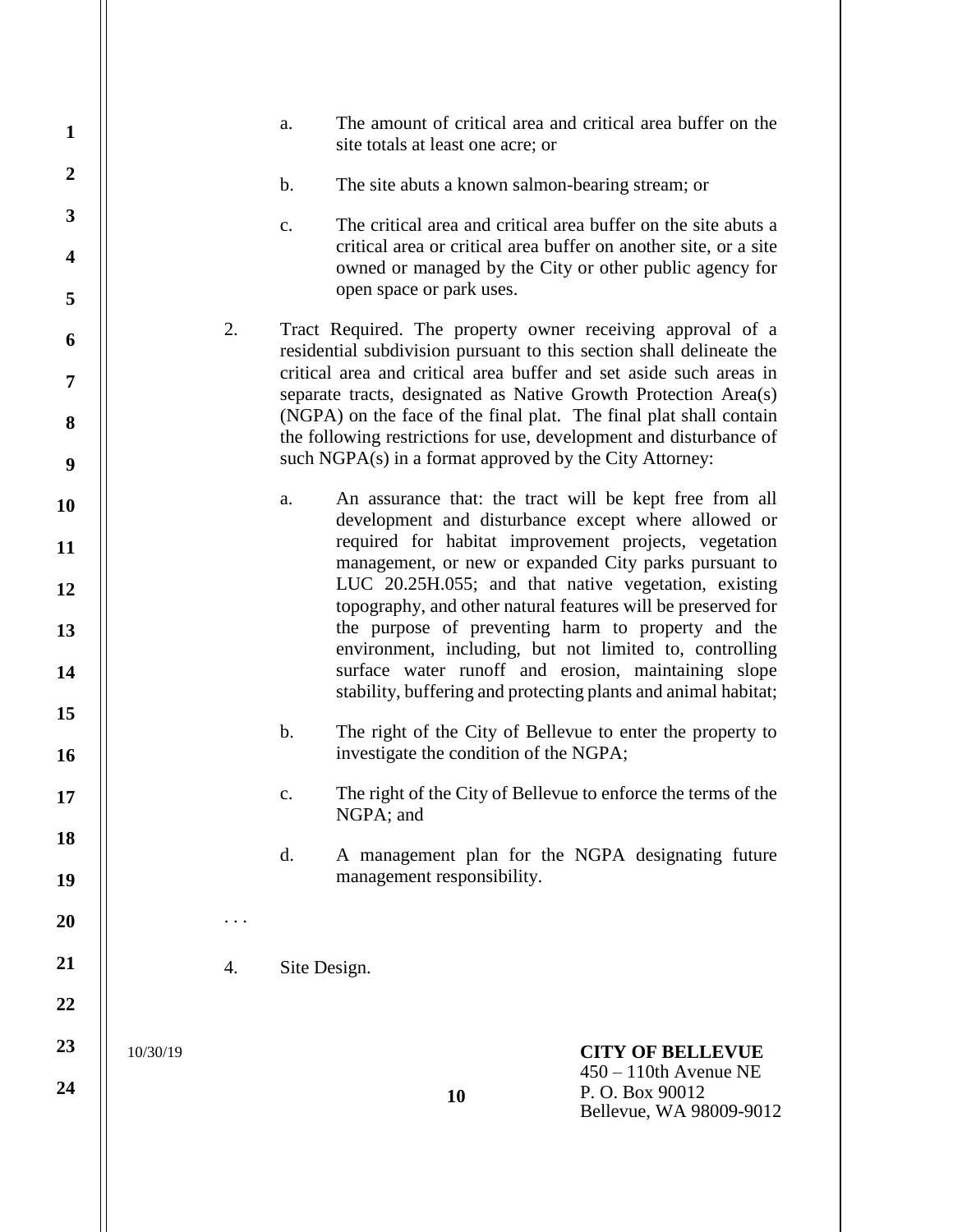a. Roads must be designed parallel to contours with consideration to maintaining consolidated areas of natural topography and vegetation. Access must be located in the least sensitive area feasible; and

b. Change in grade, cleared area and volume of cut or fill on the site must be minimized; and

c. Utilities and other facilities should be located to utilize common corridors wherever possible; and

d. Each lot with slopes in excess of 25 percent shall demonstrate provision for feasible driveway access to a future residence not to exceed 15 percent or provide for meeting emergency access and fire protection by other means allowed by applicable codes, and shall demonstrate feasibility of construction of a residence on the lot through a design consistent with the standards of this code. Shared driveway access and private roads should be utilized where significant reduction of grading can be accomplished compared to separate driveway access for each individual lot.

7. The staff report does a thorough job of documenting this project's compliance with the Bellevue Land Use Code. The proposed plat is in conformance with the general dimensional requirements of the zone and conservation subdivision requirements. Conservation subdivisions allow reductions in setbacks and lot size, and variations in lot coverage and impervious surface. The staff report at pp. 9-11 documents the project's compliance with the dimensional requirements.

8. As this site has approximately 1.25 acres in critical areas, a conservation subdivision is required. LUC 20.45A.060.B.1

9. The proposal contains a 47,235 square foot (Tract B), and a 6,232 square foot (Tract D) Native Growth Protection Area (NGPA) tracts, which will encompass the steep slopes. Two landscape tracts (Tracts F and G) are proposed for open space retention of existing trees. The proposed critical areas tracts contain conditions for restrictions of use, development

10/30/19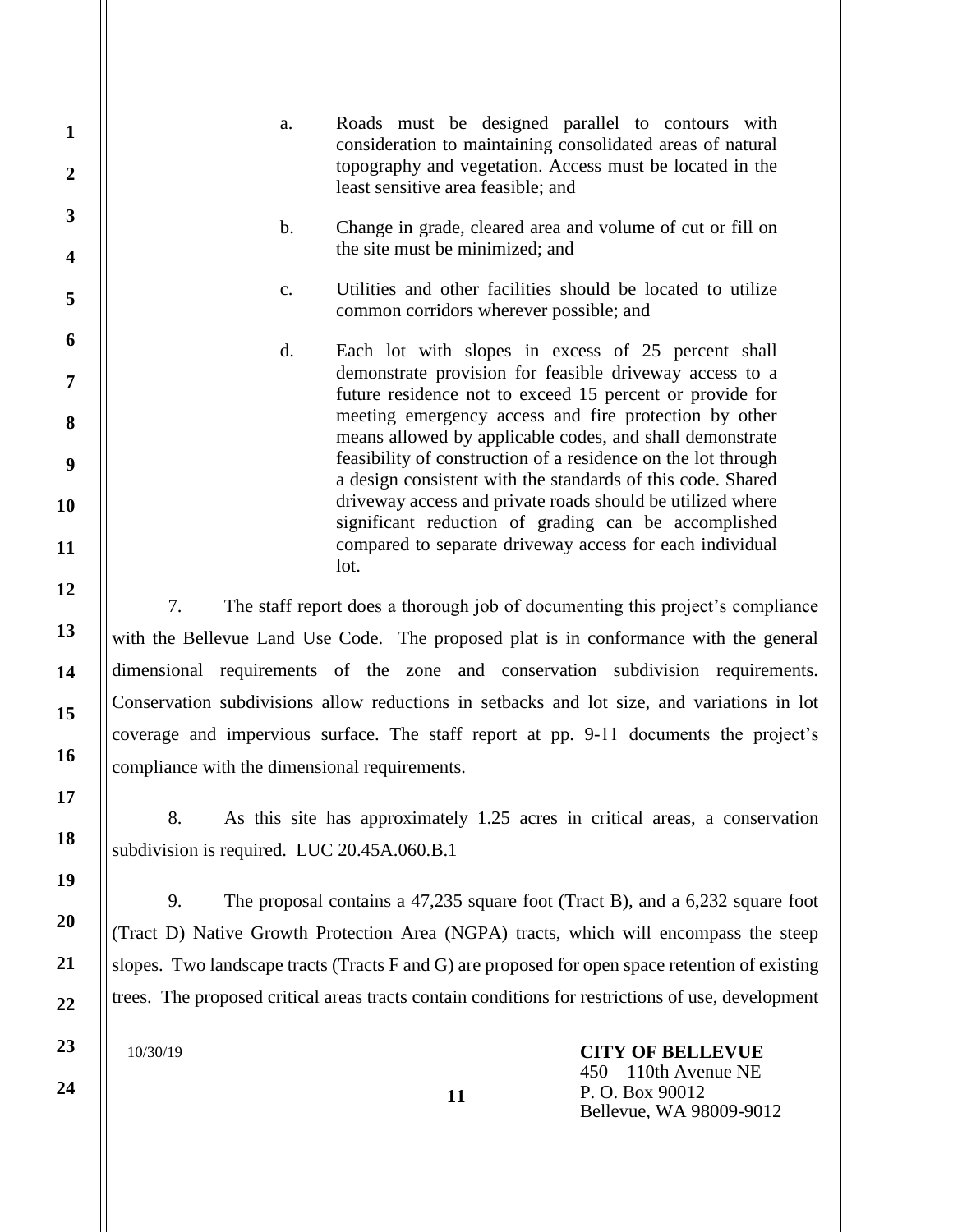and disturbance of the NGPAs in a format approved by the City Attorney. The tract will be kept free of disturbance and development, except that the proponent will enhance the area with new native plantings and clear the area of invasive species. The proposed NGPA tracts meet the requirements of LUC 20.45A.060.B.2.

10. As stated above in Conclusion 7, the proposal meets the dimensional standards requirements of LUC 20.45A.060.B.3.

11. The proposal meets the requirements of LUC 20.45A.060.B.3, Site Design. The main access road will be a private road located in the general location of the existing gravel logging road. Two additional easement roads are proposed for lots 3-5 and 13-15. These road locations are generally parallel to contours. The road locations minimize the amount of cut and fill and provide access preserving most of the steep slopes and associated buffers while also meeting the transportation standards for widths and sightlines. Utility infrastructure, including two vaults, has been located wherever possible within the roadway easements. The Applicant has submitted conceptual drawings for all lots with slopes in excess of 25 percent demonstrating feasible driveway access will not exceed 15 percent. The Applicant has also demonstrated that shared driveway access would not result in a significant reduction of grading as compared to individual driveways for the lots as proposed. Detailed utility and transportation review information is provided in the staff report at pp. 31-36. At the hearing, there was staff testimony indicating that elementary school children would be able to walk to school on paved sidewalks in the development connecting to existing sidewalks in the neighborhood.

10/30/19 12. There was public testimony at the hearing concerning tree retention; specifically, the speaker was concerned that there would not be sufficient tree retention at the boundary of the proposed plat adjacent to single family housing. In reviewing the maps, it appears that an effort had been made to retain some trees along the eastern border, although some lots lacked any trees in their backyards. The Applicant is not required to provide a buffer of any sort on the eastern property line. The proposal meets the tree retention standard of the code, which requires 30% of the total diameter inches of existing trees to be maintained. In this case, the

**CITY OF BELLEVUE** 450 – 110th Avenue NE P. O. Box 90012 Bellevue, WA 98009-9012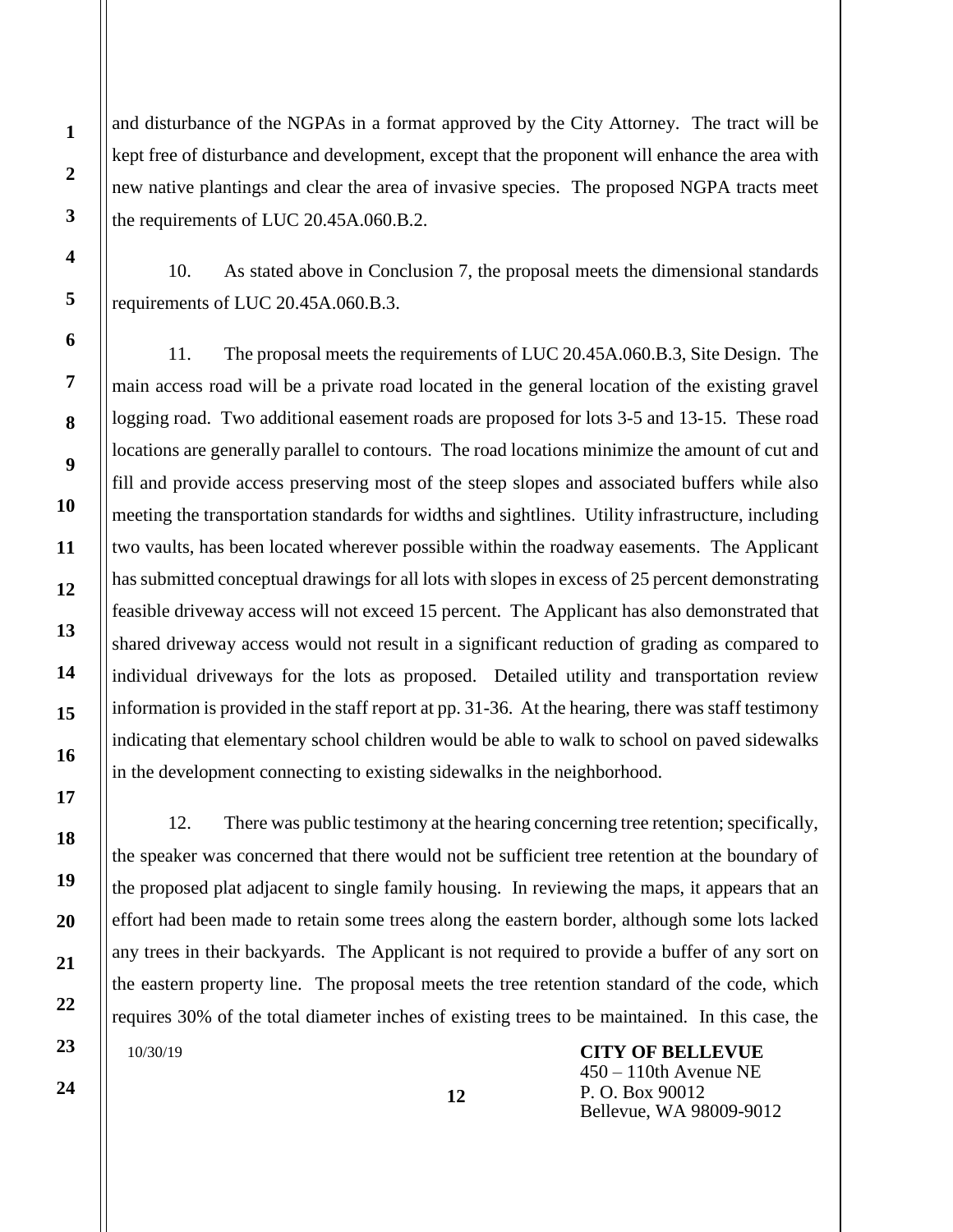site is calculated to have 3381 diameter inches of trees. Thirty percent of 3381 diameter inches is 1014 diameter inches. The proposal retains 1020 diameter inches of trees, even putting some of those trees in a landscape tract for further protection. The proposal meets the tree retention standards of the code.

13. The proposal complies with LUC 20.45A.050. It complies with all requirements of the Bellevue Land Use Code and RCW Chapter 58.17. In accordance with RCW 58.17.110, the proposed preliminary plat:

a. Makes appropriate provision for the public health safety, and general welfare and for such open spaces, drainage ways, streets or roads, alleys, or other public ways, transit stops, potable water supplies, sanitary wastes, parks and recreation, playgrounds, schools and schoolgrounds and all other relevant facts, including sidewalks and other planning features that assure safe walking conditions for students who only walk to and from school (RCW  $58.17.110(2)(a)$ ); and

b. Will serve the public use and interest by the platting of the subdivision, in that it will provide needed additional housing in Bellevue in compliance with the requirements of the City Code (RCW 58.17.110(2)(b).

14. The Hearing Examiner concludes that based on all the evidence submitted in the record and through testimony at the public hearing, the proposed conservation subdivision meets the intent and approval criteria of the Land Use Code, and it should be approved, subject to the conditions for approval set out in the staff report at pp. 50-62. Those conditions of approval are attached as a part of this decision.

15. The record demonstrates that the City completed its SEPA review process through compliance with applicable review and notice procedures. The thorough discussion and materials referenced in the DNS issued for the project fully support the Environmental Coordinator's determination that the proposed conservation subdivision, as conditioned, will

**13**

10/30/19

**CITY OF BELLEVUE** 450 – 110th Avenue NE P. O. Box 90012 Bellevue, WA 98009-9012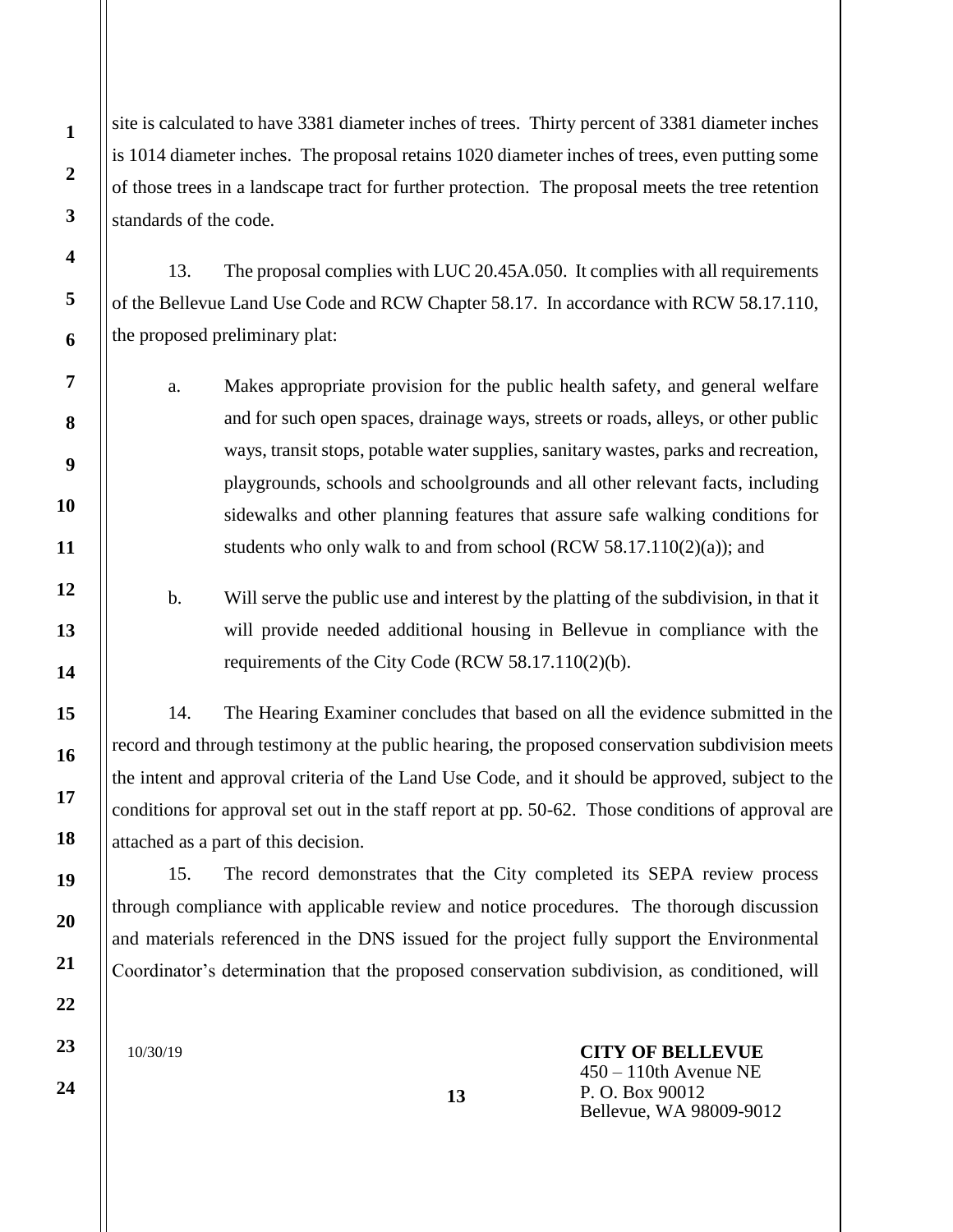not result in probable, significant, adverse environmental impacts. The DNS was not appealed, and serves as substantial evidence supporting the findings and conclusions reached herein.

16. Based on the evidence in the record, the Applicant has met its burden to show that the conservation plat application should be approved, with conditions.

17. The Department's recommended conditions of approval are reasonable, supported by the evidence, and capable of accomplishment. The Applicant has not voiced any opposition to the conditions. Each and every condition is adopted and incorporated herein by reference and are contained in this decision as an attachment.

18. Any conclusion herein which may be deemed a finding is hereby adopted as such.

## **DECISION**

Based upon the preceding Findings of Fact and Conclusions of Law, evidence presented through the course of the open record hearing, and all materials contained in the record, the undersigned Examiner **APPROVES** the requested conservation subdivision, subject to the attached Conditions of Approval as recommended by the Department.

**SO ORDERED,** this 30<sup>th</sup> day of October, 2019.

Barbara Dyles Ehilichman

Hearing Examiner

**14**

10/30/19

## **CITY OF BELLEVUE**

450 – 110th Avenue NE P. O. Box 90012 Bellevue, WA 98009-9012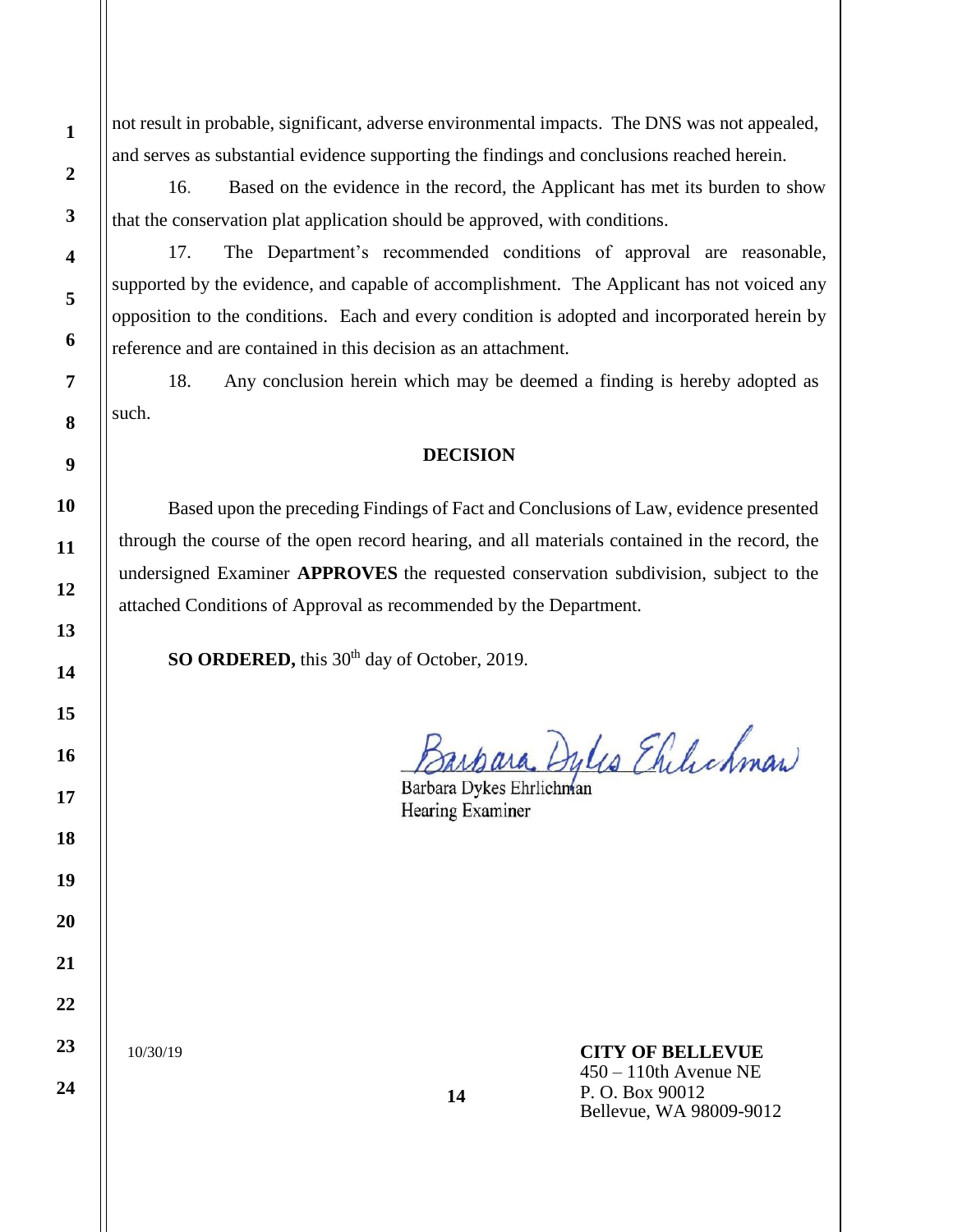### **NOTICE OF RIGHT TO APPEAL AND TIME LIMIT**

(Pursuant to Resolution No. 9473)

### **RIGHT TO APPEAL-TIME LIMIT**

Persons and entities identified in Land Use Code (LUC) 20.35.150, may appeal the decision of the Hearing Examiner to the Bellevue City Council by filing a written statement of the Findings of Fact or Conclusions of Law which are being appealed, and paying a fee, if any, as established by ordinance or resolution, no later than 14 calendar days following the date that the decision was mailed. The written statement must be filed together with an appeal notification form, available from the City Clerk. The written statement of appeal, the appeal notification form, and the appeal fee, if any, must be received by the City Clerk no later than **5:00 p.m. 14 calendar days following the date that the decision was mailed.**

### **TRANSCRIPT OF HEARING-PAYMENT OF COST**

An appeal of the Hearing Examiner's decision requires the preparation of a transcript of the hearing before the Hearing Examiner. Within thirty (30) days of the decision which is appealed from, the appellant shall order from the City Clerk, on a form provided by the Clerk, a full transcript of the hearing before the Hearing Examiner. At the time the order for transcription is placed, the appellant shall post security in the amount of One Hundred Dollars (\$100.00) for each hearing hour to be transcribed. If appellant fails to post security, the appeal shall be considered abandoned.

Additional requirements and procedures concerning appeals filed with the Council are found at Resolution 9473 and in the City of Bellevue Land Use Code.

10/30/19

#### **CITY OF BELLEVUE** 450 – 110th Avenue NE P. O. Box 90012

Bellevue, WA 98009-9012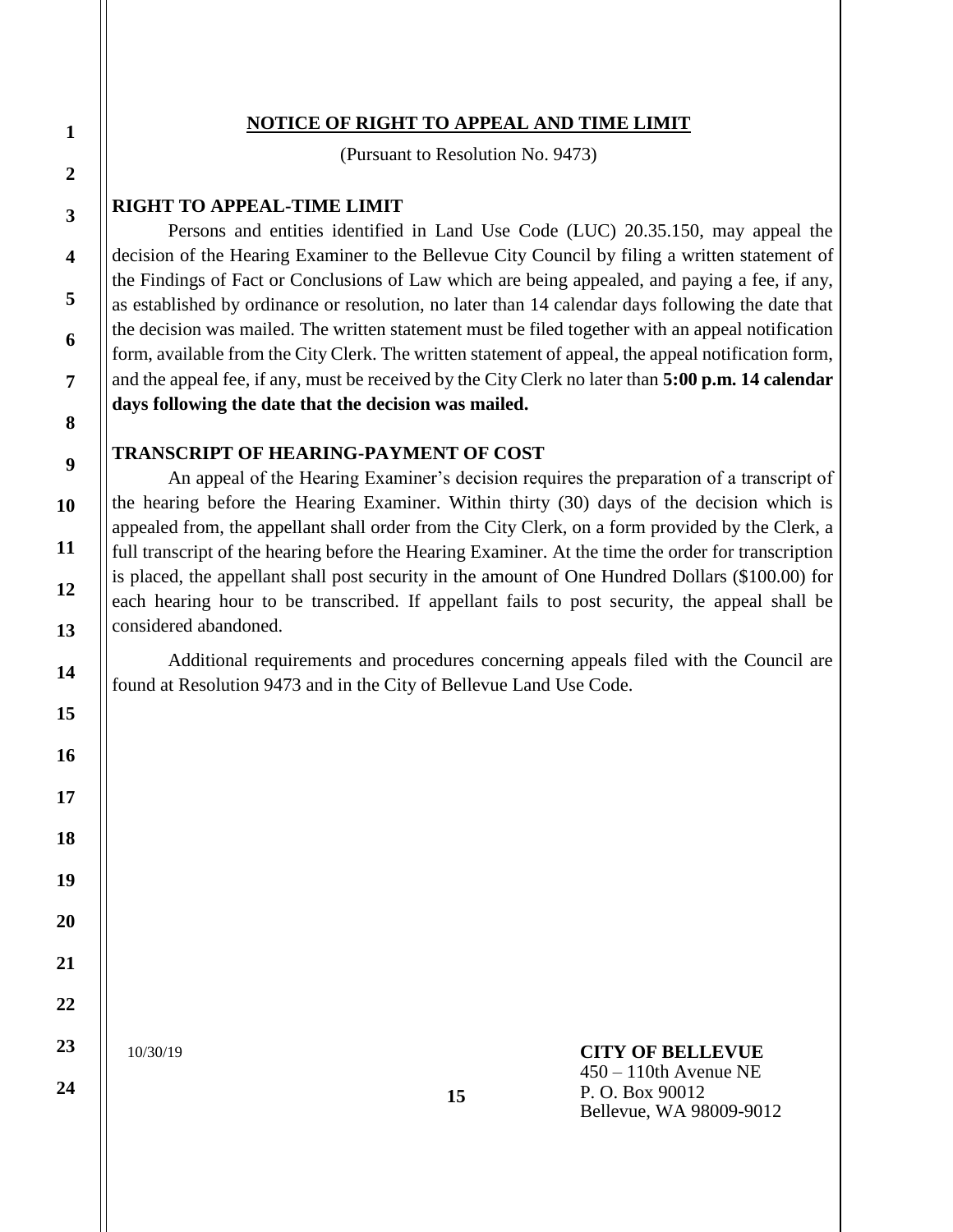## **ATTACHMENT: CONDITIONS OF APPROVAL**

The applicant shall comply with all applicable Bellevue City Codes and Ordinances including but not limited to:

| <b>Applicable Codes and Ordinances</b>   | <b>Contact Person</b>    | <b>Phone</b> |
|------------------------------------------|--------------------------|--------------|
| Clearing and Grading Code – BCC 23.76    | Tom McFarlane            | 425-452-5207 |
| <b>Construction Codes – BCC Title 23</b> | <b>Building Division</b> | 425-452-6864 |
| Fire Code – BCC $23.11$                  | <b>Travis Ripley</b>     | 425-452-4270 |
| Land Use Code – BCC Title 20             | Drew Folsom              | 425-452-4441 |
| Noise Control – BCC $9.18$               | <b>Drew Folsom</b>       | 425-452-4441 |
| Trans. Development. Code – BCC 14.60     | Fay Schafi               | 425-452-4574 |
| Traffic Standards Code – BCC 14.10       | Fay Schafi               | 425-452-4574 |
| Right-of-Way Use Code – BCC 14.30        | <b>Tim Stever</b>        | 425-452-4294 |
| Utility Code – BCC Title 24              | <b>Mark Dewey</b>        | 425-452-4119 |

**The following conditions are imposed under the Bellevue City Code or SEPA authority referenced:**

## **A. GENERAL CONDITIONS**

## **1. HOLIDAY CONSTRUCTION & TRAFFIC RESTRICTIONS**

Construction activities such as hauling and lane closures between November 15<sup>th</sup> and January  $5<sup>th</sup>$  will be allowed only between the hours of 10:00 pm and 6:00 am due to holiday traffic. The Transportation Department will be monitoring traffic and may modify this restriction accordingly. (Use this condition only for project locations in Downtown, Factoria, Overlake, and Crossroads, Check with ROW if uncertain.)

**AUTHORITY**: Bellevue City Code 14.30.060 **REVIEWER:** Tim Stever, Transportation Department

#### **2. VARIANCE RESTRICTION**

Approval by the City of this plat is a determination that each lot in the plat can be reasonably developed in conformance with the LUC requirements in effect at the time of preliminary plat approval without requiring a variance. The following language shall be placed on the final plat document:

"Variance restriction: Approval by the City of this plat is a determination that each lot in the plat can be reasonably developed in conformance with the LUC requirements in effect at the time of preliminary plat approval without requiring a variance."

10/30/19

**24**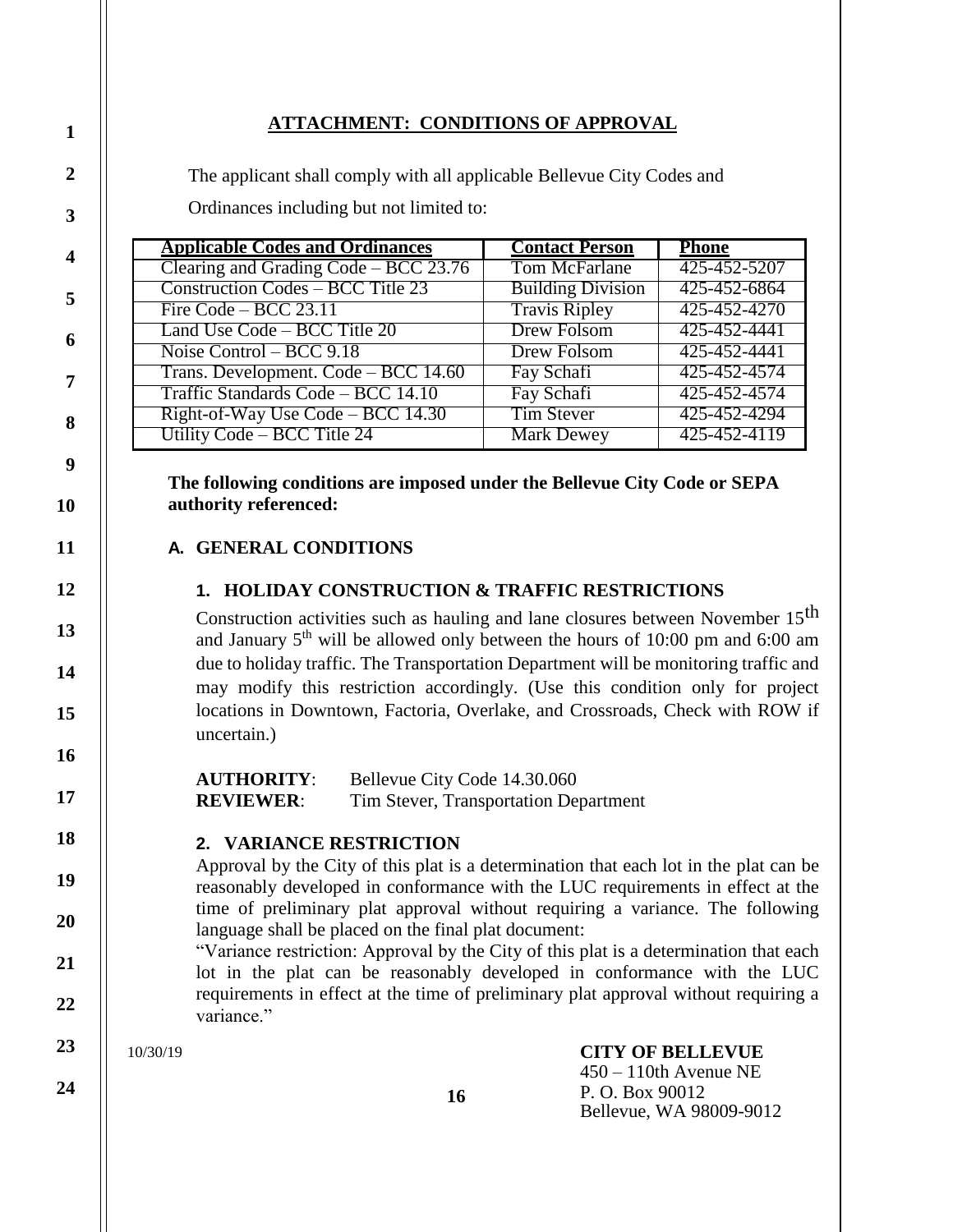| $\mathbf{1}$            |          | <b>AUTHORITY:</b><br><b>REVIEWER:</b> | LUC 20.45A.130.F<br>Drew Folsom, Development Services Department                                                                                                                                                                                     |                                                                                                                                                                          |  |  |  |
|-------------------------|----------|---------------------------------------|------------------------------------------------------------------------------------------------------------------------------------------------------------------------------------------------------------------------------------------------------|--------------------------------------------------------------------------------------------------------------------------------------------------------------------------|--|--|--|
| $\boldsymbol{2}$        |          |                                       | 3. UTILITIES CONCEPTUAL APPROVAL                                                                                                                                                                                                                     |                                                                                                                                                                          |  |  |  |
| 3                       |          |                                       |                                                                                                                                                                                                                                                      | Utility Department approval of the design review application is based on the<br>conceptual design only and the following conditions. The water, sewer, and storm         |  |  |  |
| $\overline{\mathbf{4}}$ |          |                                       |                                                                                                                                                                                                                                                      | drainage systems shall be designed per the current City of Bellevue Utility Codes<br>and Utility Engineering Standards. A water, sewer, and storm Developer Extension    |  |  |  |
| 5<br>6                  |          | final plat.                           |                                                                                                                                                                                                                                                      | Agreement will be required for the project along with joint use side sewer and storm<br>permits. All onsite easement for water, sewer, and storm will be recorded on the |  |  |  |
| 7                       |          |                                       |                                                                                                                                                                                                                                                      | Approval of a deviation from Surface Water Engineering Standards allowing the                                                                                            |  |  |  |
| 8                       |          | property line.                        |                                                                                                                                                                                                                                                      | lower west detention vault to have a reduced setback from the front right of way/                                                                                        |  |  |  |
| 9                       |          | <b>AUTHORITY:</b><br><b>REVIEWER:</b> | BCC 24.02, 24.04, 24.06<br>Mark Dewey, Utilities Department                                                                                                                                                                                          |                                                                                                                                                                          |  |  |  |
| <b>10</b>               |          | <b>4. NGPA TRACT REQUIRED</b>         |                                                                                                                                                                                                                                                      |                                                                                                                                                                          |  |  |  |
| 11                      |          |                                       |                                                                                                                                                                                                                                                      | The areas identified in the project critical areas reports and draft site plans as NGPA                                                                                  |  |  |  |
| 12                      |          |                                       | shall be dedicated as a Native Growth Protection Area. The area dedicated as Native<br>Growth Protection Area shall be marked as "NGPA" on the plat mylar and placed<br>in a separate tract to be held in common ownership by all of the lots in the |                                                                                                                                                                          |  |  |  |
| 13                      |          | subdivision.                          |                                                                                                                                                                                                                                                      |                                                                                                                                                                          |  |  |  |
| 14                      |          | <b>AUTHORITY:</b><br><b>REVIEWER:</b> | LUC Section 20.45A.060.B.2<br>Drew Folsom, Development Services Department                                                                                                                                                                           |                                                                                                                                                                          |  |  |  |
| 15                      |          |                                       | 5. SURVEY REQUIRED - NGPA BOUNDARY MARKING                                                                                                                                                                                                           |                                                                                                                                                                          |  |  |  |
| 16                      |          |                                       |                                                                                                                                                                                                                                                      | Prior to the commencement of any clearing activity, the applicant shall perform a                                                                                        |  |  |  |
| 17                      |          |                                       |                                                                                                                                                                                                                                                      | field survey of property boundaries completed by a Washington State Licensed<br>Surveyor. The boundary of the NGPA shall be identified, and field flagged. Field         |  |  |  |
| 18                      |          |                                       | flags shall be maintained for the duration of the plat development.                                                                                                                                                                                  |                                                                                                                                                                          |  |  |  |
| 19                      |          | <b>AUTHORITY:</b><br><b>REVIEWER:</b> | LUC 20.25H.030<br>Drew Folsom, Development Services Department                                                                                                                                                                                       |                                                                                                                                                                          |  |  |  |
| 20                      |          | <b>NGPA PROTECTION</b><br>6.          |                                                                                                                                                                                                                                                      |                                                                                                                                                                          |  |  |  |
| 21                      |          |                                       | To mitigate adverse impacts to the NGPA during all phases of construction, the<br>applicant must comply with the following:                                                                                                                          |                                                                                                                                                                          |  |  |  |
| 22                      |          |                                       |                                                                                                                                                                                                                                                      | a. Clearing limits shall be established identifying the edge of the NGPA. A six-                                                                                         |  |  |  |
| 23                      | 10/30/19 |                                       |                                                                                                                                                                                                                                                      | <b>CITY OF BELLEVUE</b>                                                                                                                                                  |  |  |  |
| 24                      |          |                                       | 17                                                                                                                                                                                                                                                   | $450 - 110$ th Avenue NE<br>P.O. Box 90012<br>Bellevue, WA 98009-9012                                                                                                    |  |  |  |
|                         |          |                                       |                                                                                                                                                                                                                                                      |                                                                                                                                                                          |  |  |  |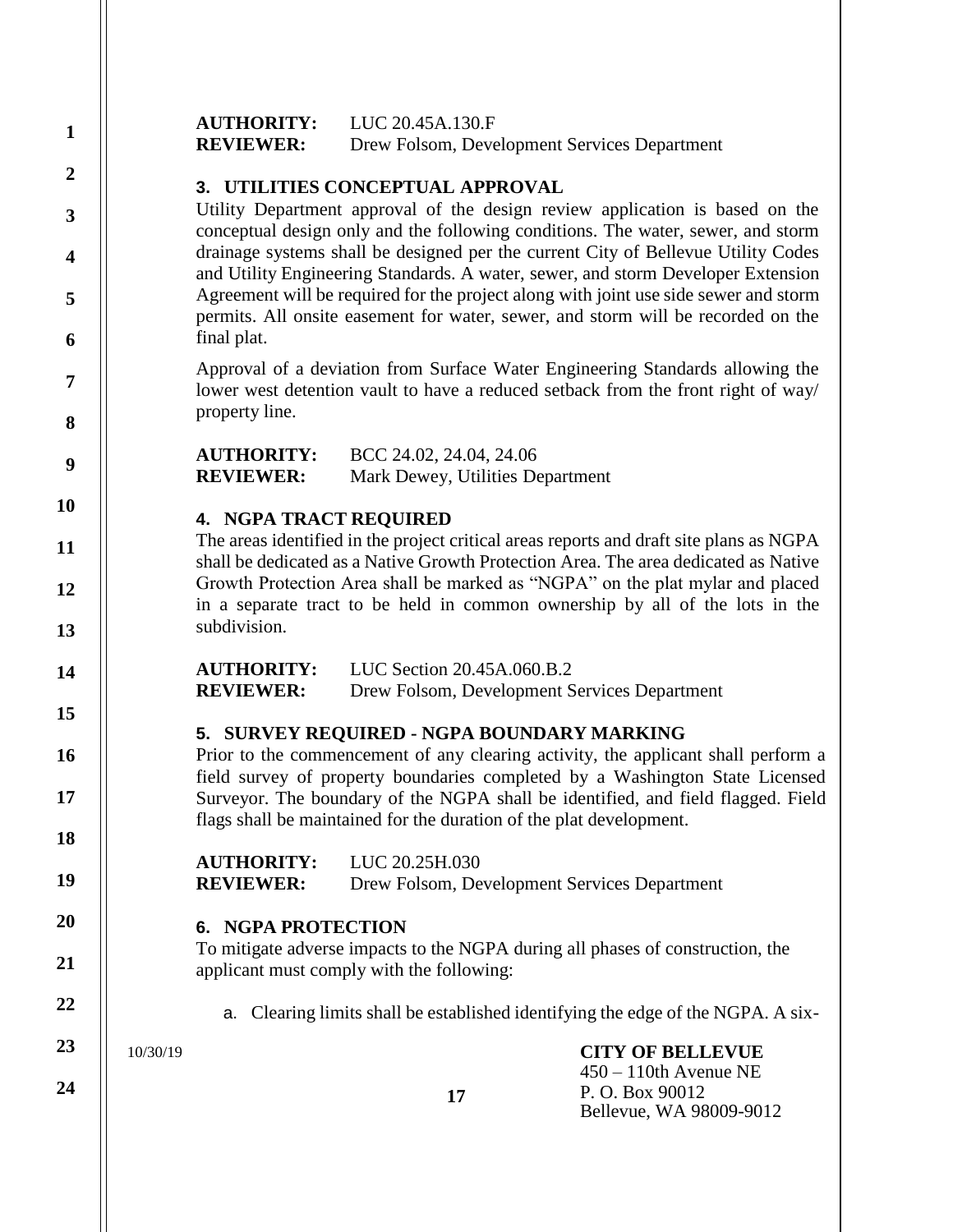| $\mathbf{1}$<br>$\boldsymbol{2}$<br>3<br>$\overline{\mathbf{4}}$<br>5<br>6<br>7<br>8 | foot chain-link fence with driven posts or an approved alternative, shall be<br>installed at the clearing limits (outside of the drip lines of retained trees within<br>the NGPA prior to initiation of any clearing and grading at any phase of<br>construction.<br>b. No excavation or clearing shall be performed within drip lines trees located<br>within the NGPA, except as specifically approved on plans. All such work<br>shall be done by hand to avoid damage to roots and shall be done under the<br>supervision of an arborist approved by the City.<br>c. Protection must also be provided for any trees on adjacent properties.<br>Protection shall be provided around the portion of the drip lines that<br>overhang the proposal property.<br>Bellevue City Code 23.76.060<br><b>AUTHORITY:</b> |                                                                                                                                                                                                                                                             |                                                                                                           |                                                                                                                                                                                |  |  |
|--------------------------------------------------------------------------------------|-------------------------------------------------------------------------------------------------------------------------------------------------------------------------------------------------------------------------------------------------------------------------------------------------------------------------------------------------------------------------------------------------------------------------------------------------------------------------------------------------------------------------------------------------------------------------------------------------------------------------------------------------------------------------------------------------------------------------------------------------------------------------------------------------------------------|-------------------------------------------------------------------------------------------------------------------------------------------------------------------------------------------------------------------------------------------------------------|-----------------------------------------------------------------------------------------------------------|--------------------------------------------------------------------------------------------------------------------------------------------------------------------------------|--|--|
| 9                                                                                    |                                                                                                                                                                                                                                                                                                                                                                                                                                                                                                                                                                                                                                                                                                                                                                                                                   | <b>REVIEWER:</b>                                                                                                                                                                                                                                            |                                                                                                           | Drew Folsom, Development Services Department                                                                                                                                   |  |  |
| <b>10</b>                                                                            |                                                                                                                                                                                                                                                                                                                                                                                                                                                                                                                                                                                                                                                                                                                                                                                                                   | <b>GRADE PERMIT:</b>                                                                                                                                                                                                                                        |                                                                                                           | <b>B. PRIOR TO ISSUANCE OF ANY PLAT ENGINEERING/CLEAR AND</b>                                                                                                                  |  |  |
| 11                                                                                   |                                                                                                                                                                                                                                                                                                                                                                                                                                                                                                                                                                                                                                                                                                                                                                                                                   |                                                                                                                                                                                                                                                             | 1. RIGHT OF WAY USE PERMIT                                                                                |                                                                                                                                                                                |  |  |
| 12                                                                                   |                                                                                                                                                                                                                                                                                                                                                                                                                                                                                                                                                                                                                                                                                                                                                                                                                   | The applicant is required to apply for a Right of Way Use Permit before the issuance<br>of any clearing and grading, building, foundation, or demolition permit. In some                                                                                    |                                                                                                           |                                                                                                                                                                                |  |  |
| 13<br>14                                                                             |                                                                                                                                                                                                                                                                                                                                                                                                                                                                                                                                                                                                                                                                                                                                                                                                                   | cases, more than one Right of Way Use Permit may be required, such as one for<br>hauling and one for construction work within the right of way. A Right of Way Use<br>Permit regulates activity within the city right of way, including but not limited to, |                                                                                                           |                                                                                                                                                                                |  |  |
| 15                                                                                   |                                                                                                                                                                                                                                                                                                                                                                                                                                                                                                                                                                                                                                                                                                                                                                                                                   | the following:                                                                                                                                                                                                                                              |                                                                                                           |                                                                                                                                                                                |  |  |
| <b>16</b>                                                                            |                                                                                                                                                                                                                                                                                                                                                                                                                                                                                                                                                                                                                                                                                                                                                                                                                   | a. Designated truck hauling routes.<br>b. Truck loading and unloading activities.<br>c. Hours of construction and hauling.                                                                                                                                  |                                                                                                           |                                                                                                                                                                                |  |  |
| 17                                                                                   |                                                                                                                                                                                                                                                                                                                                                                                                                                                                                                                                                                                                                                                                                                                                                                                                                   |                                                                                                                                                                                                                                                             | d. Continuity of pedestrian facilities.<br>e. Temporary traffic control and pedestrian detour routing for |                                                                                                                                                                                |  |  |
| 18                                                                                   |                                                                                                                                                                                                                                                                                                                                                                                                                                                                                                                                                                                                                                                                                                                                                                                                                   | f.                                                                                                                                                                                                                                                          | construction activities.                                                                                  | Street sweeping and maintenance during excavation and construction.                                                                                                            |  |  |
| 19                                                                                   |                                                                                                                                                                                                                                                                                                                                                                                                                                                                                                                                                                                                                                                                                                                                                                                                                   | g.                                                                                                                                                                                                                                                          | Location of construction fences.                                                                          |                                                                                                                                                                                |  |  |
| 20                                                                                   |                                                                                                                                                                                                                                                                                                                                                                                                                                                                                                                                                                                                                                                                                                                                                                                                                   | h.<br>Ι.                                                                                                                                                                                                                                                    | Parking for construction workers.                                                                         | Construction vehicles, equipment, and materials in the right of way.                                                                                                           |  |  |
| 21                                                                                   |                                                                                                                                                                                                                                                                                                                                                                                                                                                                                                                                                                                                                                                                                                                                                                                                                   | $\mathbf{I}$ .                                                                                                                                                                                                                                              |                                                                                                           | All other construction activities as they affect the public street system.                                                                                                     |  |  |
| 22                                                                                   |                                                                                                                                                                                                                                                                                                                                                                                                                                                                                                                                                                                                                                                                                                                                                                                                                   |                                                                                                                                                                                                                                                             |                                                                                                           | In addition, the applicant shall submit for review and approval a plan for providing<br>pedestrian access during construction of this project. Access shall be provided at all |  |  |
| 23<br>24                                                                             | 10/30/19                                                                                                                                                                                                                                                                                                                                                                                                                                                                                                                                                                                                                                                                                                                                                                                                          |                                                                                                                                                                                                                                                             | 18                                                                                                        | <b>CITY OF BELLEVUE</b><br>$450 - 110$ th Avenue NE<br>P.O. Box 90012<br>Bellevue, WA 98009-9012                                                                               |  |  |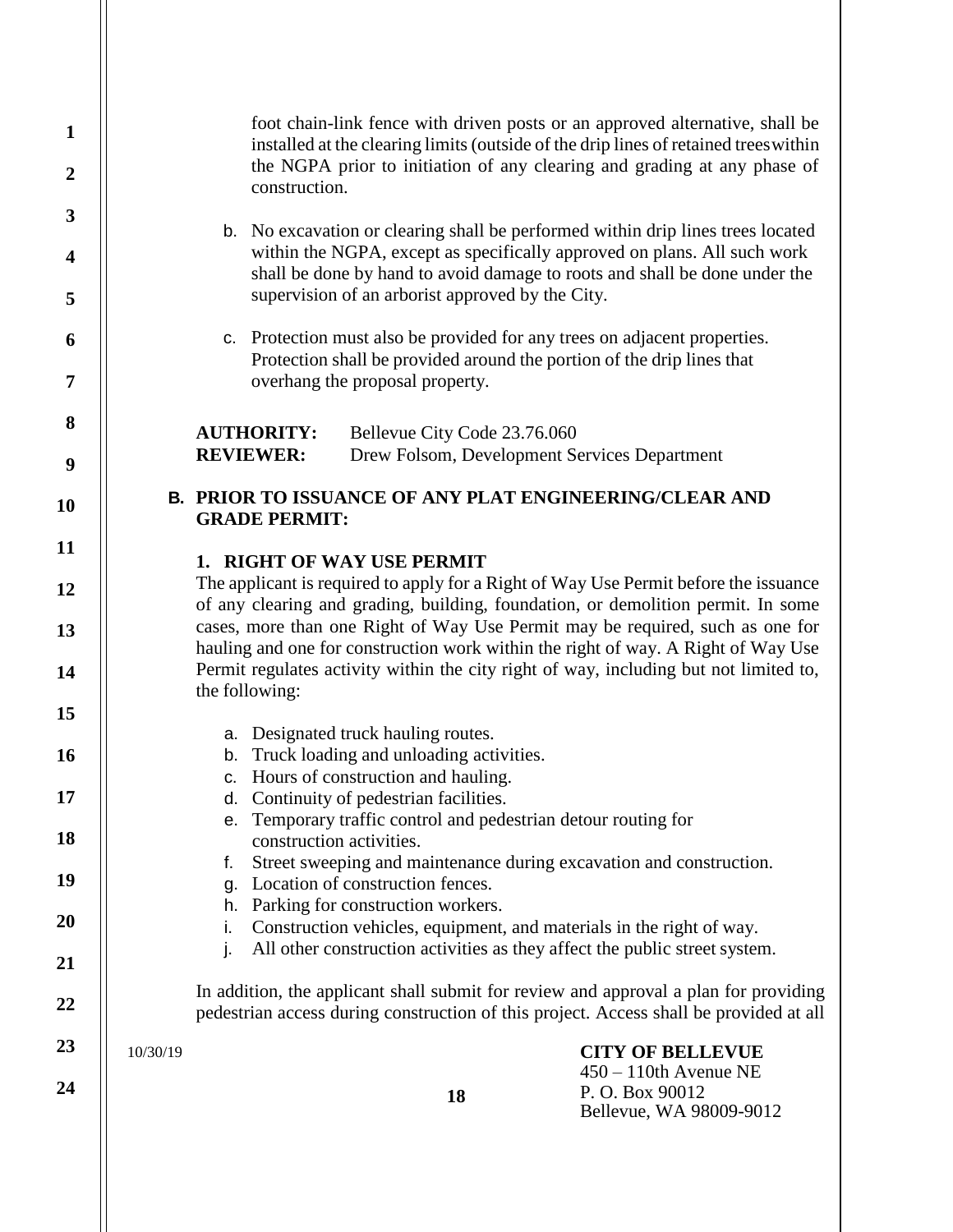times during the construction process, except when specific construction activities such as shoring, foundation work, and construction of frontage improvements prevents access. General materials storage and contractor convenience are not reasons for preventing access.

**AUTHORITY**: Bellevue City Code 14.30 **REVIEWER**: Tim Stever, 425-452-4294

#### **2. OFF-STREET PARKING**

The applicant must secure sufficient off-street parking for construction workers, equipment, and materials storage before the issuance of a clearing and grading, building, foundation, or demolition permit.

**AUTHORITY**: Bellevue City Code 14.30 **REVIEWER:** Tim Stever, Transportation Department

### **3. SITE (CIVIL ENGINEERING) PLANS**

A street lighting plan and site (civil engineering) plan produced by a qualified engineer must be approved by the City prior to clear and grading permit approval. The design of all street frontage improvements must be in conformance with the requirements of the Americans with Disabilities Act and the Transportation Development Code, and the provisions of the Transportation Department Design Manual.

Construction of all street and street frontage improvements must be completed prior to closing the clear and grade permit and right of way use permit for this project. A Design Justification Form must be provided to the Transportation Department for any aspect of any pedestrian route adjacent to or across any street that cannot feasibly be made to comply with ADA standards. Forms must be provided prior to approval of the clear and grade plans for any deviations from standards that are known in advance. Forms provided in advance may need to be updated prior to project completion. For any deviations from standards that are not known in advance, Forms must be provided prior to project completion.

**AUTHORITY**: Bellevue City Code 14.60; Transportation Department Design Manual; Americans with Disabilities Act **REVIEWER:** Fay Schafi, Transportation Department

#### **4. SEASONAL CLEARING AND GRADING RESTRICTIONS**

Due to the presence of critical areas on the site, no clearing and grading activity may occur during the rainy season, which is defined as October 1 through April 30 without written authorization of the Development Services Department. Should

10/30/19

**1**

**2**

**3**

**4**

**5**

**6**

**7**

**8**

**9**

**10**

**11**

**12**

**13**

**14**

**15**

**16**

**17**

**18**

**19**

**20**

**21**

**22**

**23**

**24**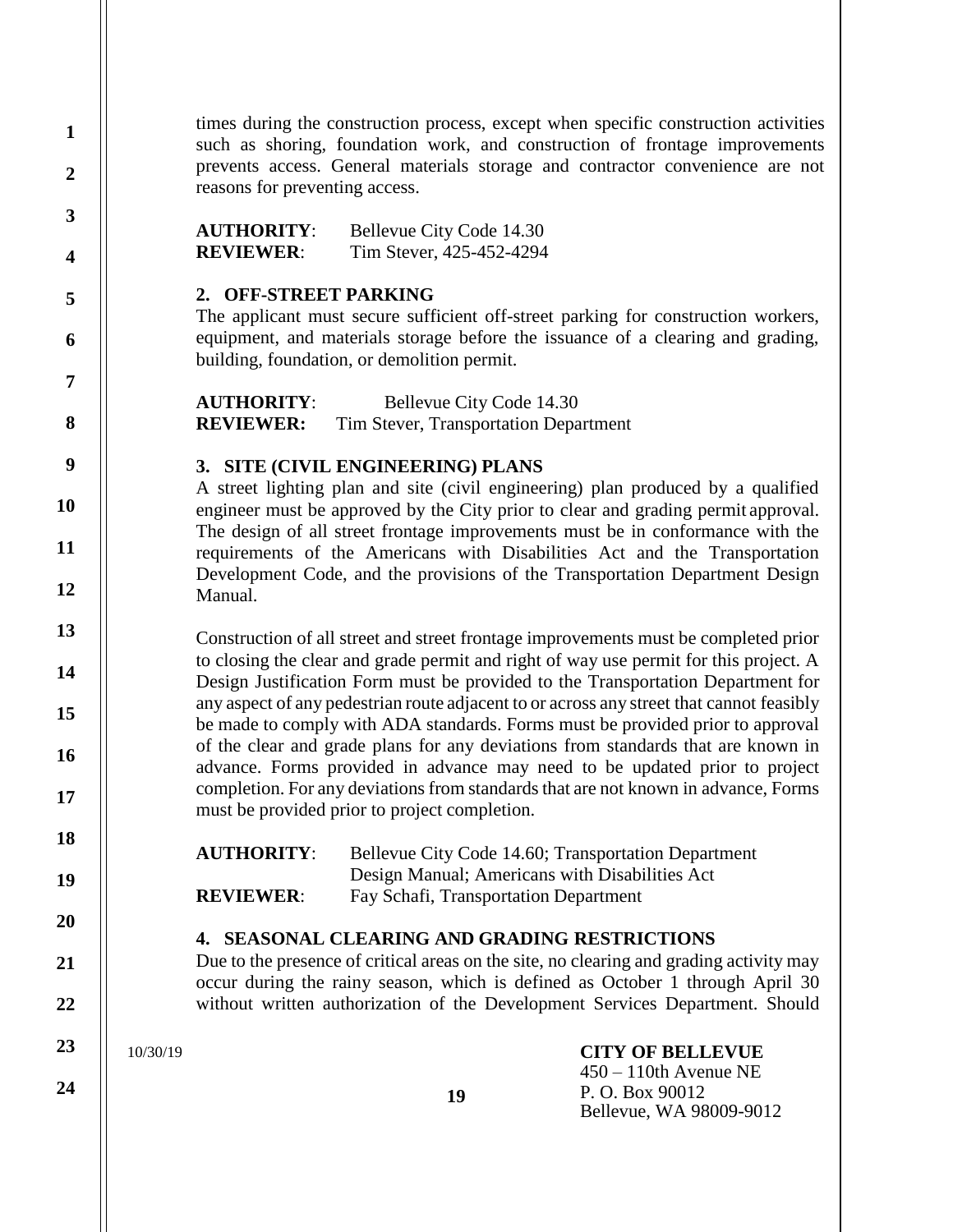| $\mathbf{1}$<br>$\boldsymbol{2}$ |                                                                                                         |                                                                                                                                                                      | implemented prior to beginning or resuming site work.                                               | approval be granted for work during the rainy season, increased erosion and<br>sedimentation measures, representing the best available technology must be                                                                                                          |  |  |  |
|----------------------------------|---------------------------------------------------------------------------------------------------------|----------------------------------------------------------------------------------------------------------------------------------------------------------------------|-----------------------------------------------------------------------------------------------------|--------------------------------------------------------------------------------------------------------------------------------------------------------------------------------------------------------------------------------------------------------------------|--|--|--|
| $\overline{\mathbf{3}}$          |                                                                                                         | <b>AUTHORITY:</b><br><b>REVIEWER:</b>                                                                                                                                | Bellevue City Code 23.76.093.A<br>Tom McFarland, Development Services Department                    |                                                                                                                                                                                                                                                                    |  |  |  |
| 4                                |                                                                                                         |                                                                                                                                                                      |                                                                                                     |                                                                                                                                                                                                                                                                    |  |  |  |
| 5                                |                                                                                                         |                                                                                                                                                                      | 5. FINAL MITIGATION AND RESTORATION PLAN                                                            | A final mitigation/restoration planting plan for enhancement critical areas and buffer<br>area is required to be submitted with the Construction Permit submittal, consistent                                                                                      |  |  |  |
| 6                                |                                                                                                         |                                                                                                                                                                      |                                                                                                     | with the Mitigation Plan in the Critical Areas Report (Attachment 1). The plan shall                                                                                                                                                                               |  |  |  |
| 7                                |                                                                                                         |                                                                                                                                                                      |                                                                                                     | show planting locations, plant species, quantity and size of plant material. The final<br>mitigation plan shall also include performance standards to measure the successful<br>establishment of the mitigation plantings. The following performance standards are |  |  |  |
| 8                                |                                                                                                         | required:                                                                                                                                                            |                                                                                                     |                                                                                                                                                                                                                                                                    |  |  |  |
| 9                                |                                                                                                         | <b>Year 1</b> (from date of plant installation)<br>•100% survival of all installed plants and/or replanting in following<br>dormant season to reestablish 100%       |                                                                                                     |                                                                                                                                                                                                                                                                    |  |  |  |
| <b>10</b>                        |                                                                                                         |                                                                                                                                                                      | •10% coverage of invasive plants in planting area                                                   |                                                                                                                                                                                                                                                                    |  |  |  |
| 11                               |                                                                                                         |                                                                                                                                                                      | <b>Year 2</b> (from date of plant installation)<br>•At least 90% survival of all installed material |                                                                                                                                                                                                                                                                    |  |  |  |
| 12                               |                                                                                                         |                                                                                                                                                                      |                                                                                                     | •Less than 10% coverage of planting area by invasive species or non-                                                                                                                                                                                               |  |  |  |
| 13                               |                                                                                                         |                                                                                                                                                                      | native/ornamental vegetation                                                                        |                                                                                                                                                                                                                                                                    |  |  |  |
| 14                               | Year 3, 4, $\&$ 5 (from date of plant installation)<br>•At least 85% survival of all installed material |                                                                                                                                                                      |                                                                                                     |                                                                                                                                                                                                                                                                    |  |  |  |
| 15                               |                                                                                                         | vegetation                                                                                                                                                           |                                                                                                     | •Less than 10% coverage by invasive species or non-native/ornamental                                                                                                                                                                                               |  |  |  |
| <b>16</b>                        |                                                                                                         | <b>AUTHORITY:</b>                                                                                                                                                    | LUC 20.25H.220                                                                                      |                                                                                                                                                                                                                                                                    |  |  |  |
| 17                               |                                                                                                         | <b>REVIEWER:</b>                                                                                                                                                     | Drew Folsom, Development Services Department                                                        |                                                                                                                                                                                                                                                                    |  |  |  |
| 18                               |                                                                                                         | <b>PLANTING</b>                                                                                                                                                      |                                                                                                     | 6. INSTALLATION PERFORMANCE SURETIES FOR MITIGATION<br>An installation performance surety is required based on 150 percent of the installed                                                                                                                        |  |  |  |
| 19                               |                                                                                                         |                                                                                                                                                                      |                                                                                                     | cost of mitigation planting. The amount of the surety is determined by a cost estimate                                                                                                                                                                             |  |  |  |
| <b>20</b>                        |                                                                                                         | submitted as part of the clearing and grading permit for plat infrastructure. The<br>installation surety will be released upon successful Land Use inspection of the |                                                                                                     |                                                                                                                                                                                                                                                                    |  |  |  |
| 21                               |                                                                                                         | planting.                                                                                                                                                            |                                                                                                     |                                                                                                                                                                                                                                                                    |  |  |  |
| 22                               |                                                                                                         | <b>AUTHORITY:</b><br><b>REVIEWER:</b>                                                                                                                                | LUC 20.30P.160<br>Drew Folsom, Development Services Department                                      |                                                                                                                                                                                                                                                                    |  |  |  |
| 23                               | 10/30/19                                                                                                |                                                                                                                                                                      |                                                                                                     | <b>CITY OF BELLEVUE</b>                                                                                                                                                                                                                                            |  |  |  |
| 24                               |                                                                                                         |                                                                                                                                                                      | 20                                                                                                  | $450 - 110$ th Avenue NE<br>P.O. Box 90012<br>Bellevue, WA 98009-9012                                                                                                                                                                                              |  |  |  |
|                                  |                                                                                                         |                                                                                                                                                                      |                                                                                                     |                                                                                                                                                                                                                                                                    |  |  |  |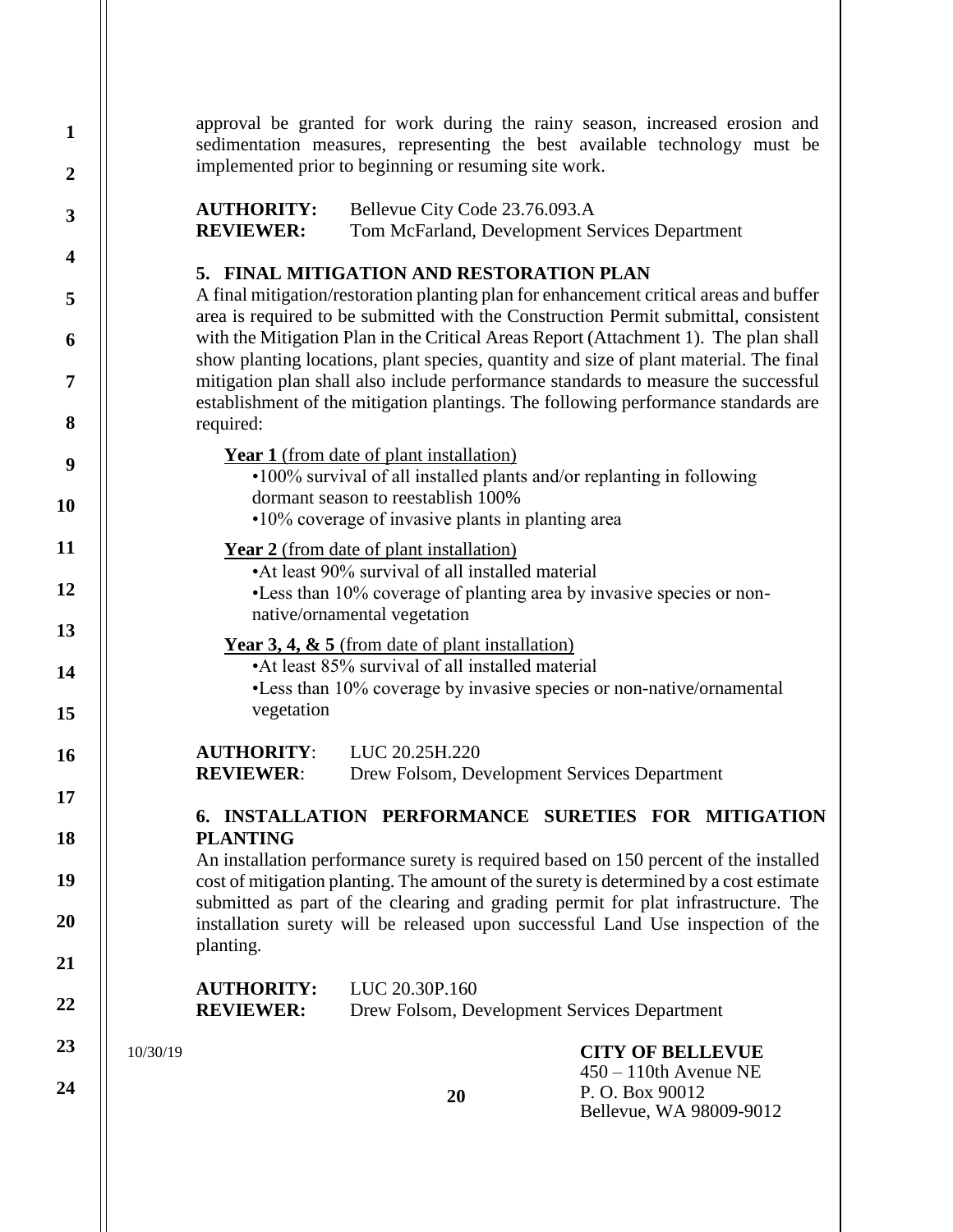## **7. MAINTENANCE AND MONITORING SURETY**

A financial surety is required to be submitted to ensure the mitigation planting successfully establishes. A maintenance assurance device that is equal to 20% of the cost of plants, installation, and the cost of monitoring is required to be held for a period of five years from the date of successful installation. A cost estimate is required to be provided with the construction permit. The financial surety is required to be posted prior to construction permit issuance. Release of the surety after the 5 year monitoring period is contingent upon a final inspection of the planting by Land Use Staff that finds the maintenance and monitoring plan was successful and meets performance standards.

**AUTHORITY**: LUC 20.25H.220 **REVIEWER**: Drew Folsom, Development Services Department

# **8. MAINTENANCE AND MONITORING REPORTS**

The mitigation planting is required to be maintained and monitored for five years to ensure the plants successfully establish. Annual monitoring reports are required to be submitted to document the plants are meeting approved performance standards. Photos from selected photo points shall be included in the monitoring reports to document the planting. Land Use inspection is required by the Land Use staff to end the plant monitoring period.

Reporting shall be submitted no later than the end of each growing season or by December 31st and shall include a site plan and photos from photo points established at the time of Land Use inspection. Reports shall be submitted to Drew Folsom or Heidi Bedwell by the above-listed date and can be emailed t[o](mailto:dfolsom@bellevuewa.gov) [dfolsom@bellevuewa.gov o](mailto:dfolsom@bellevuewa.gov)r mailed directly to:

> Environmental Planning Manager Development Services Department City of Bellevue PO Box 90012 Bellevue, WA 98009-9012

**AUTHORITY**: LUC 20.30P.140; 20.25H.220 **REVIEWER**: Drew Folsom, Development Services Department

**21**

## **9. TREE PRESERVATION REQUIREMENTS**

Prior to issuance of plat infrastructure and clearing and grading permits, the applicant shall submit a tree preservation plan that includes a complete site tree inventory and identifies all trees to be removed. All trees to be retained must clearly be labeled on all future plans submitted and must be clearly identified on the final plat mylar.

10/30/19

**CITY OF BELLEVUE** 450 – 110th Avenue NE P. O. Box 90012 Bellevue, WA 98009-9012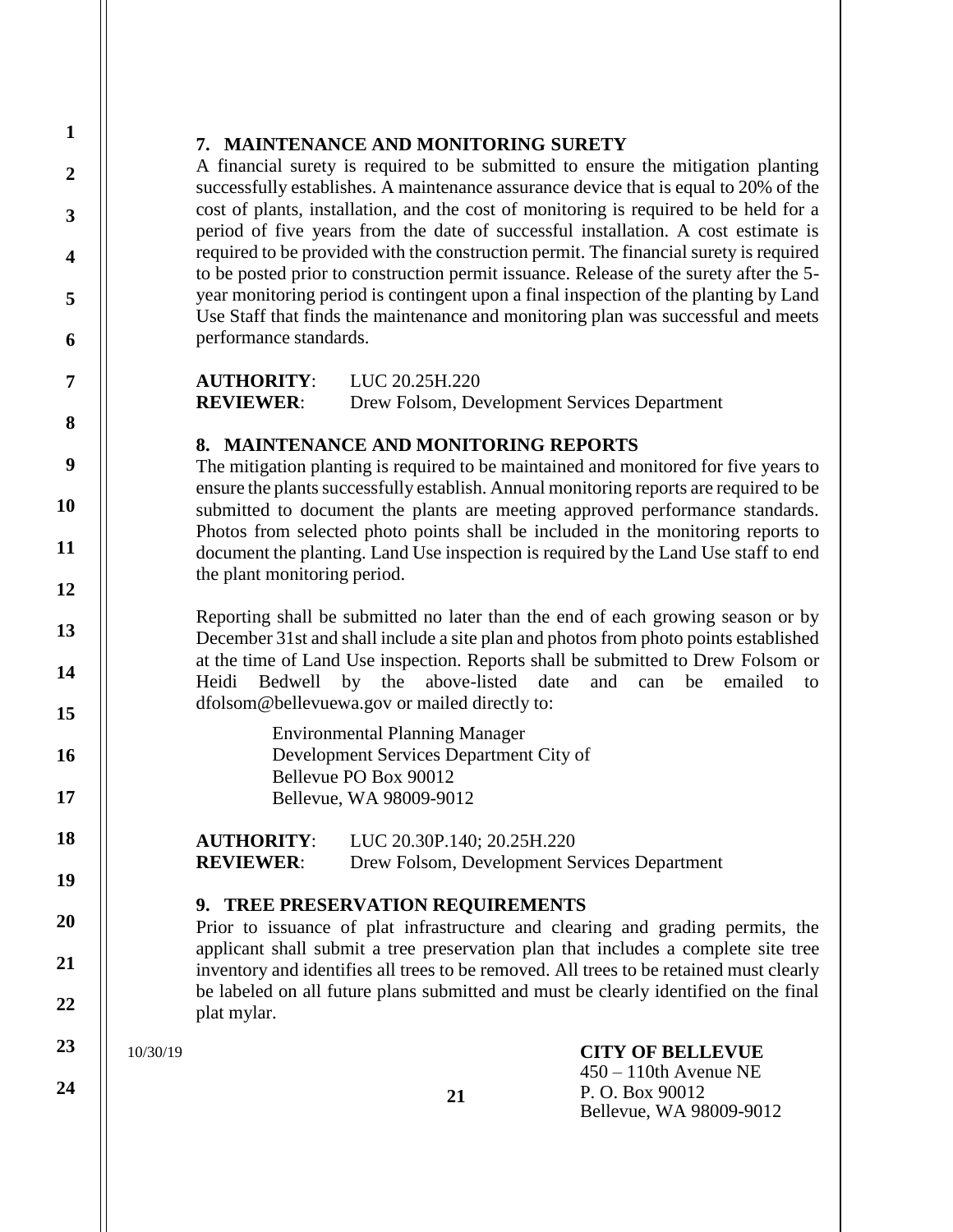| $\mathbf{1}$            |          | <b>AUTHORITY:</b>                                                                                                                                                                                                                                         | LUC 20.20.900.D.3                                                                                                                                                      |                                                                                                                                                                              |  |  |  |  |
|-------------------------|----------|-----------------------------------------------------------------------------------------------------------------------------------------------------------------------------------------------------------------------------------------------------------|------------------------------------------------------------------------------------------------------------------------------------------------------------------------|------------------------------------------------------------------------------------------------------------------------------------------------------------------------------|--|--|--|--|
| $\boldsymbol{2}$        |          | <b>REVIEWER:</b>                                                                                                                                                                                                                                          | Drew Folsom, Development Services Department                                                                                                                           |                                                                                                                                                                              |  |  |  |  |
|                         |          |                                                                                                                                                                                                                                                           | <b>10. HOLD HARMLESS AGREEMENT</b>                                                                                                                                     |                                                                                                                                                                              |  |  |  |  |
| 3                       |          |                                                                                                                                                                                                                                                           | Prior to issuance of plat infrastructure and clearing and grading permits, the<br>applicant or property owner shall submit a hold harmless agreement releasing the     |                                                                                                                                                                              |  |  |  |  |
| $\overline{\mathbf{4}}$ |          |                                                                                                                                                                                                                                                           | City of Bellevue from any and all liability associated with site development. The<br>agreement must meet city requirements and must be reviewed by the City Attorney's |                                                                                                                                                                              |  |  |  |  |
| 5                       |          | Office for formal approval.                                                                                                                                                                                                                               |                                                                                                                                                                        |                                                                                                                                                                              |  |  |  |  |
| 6                       |          | <b>AUTHORITY:</b><br><b>REVIEWER:</b>                                                                                                                                                                                                                     | LUC 20.30P.170<br>Drew Folsom, Development Services Department                                                                                                         |                                                                                                                                                                              |  |  |  |  |
| 7                       |          |                                                                                                                                                                                                                                                           |                                                                                                                                                                        |                                                                                                                                                                              |  |  |  |  |
| 8                       |          | <b>11. LAND USE INSPECTION</b><br>staff for inspection.                                                                                                                                                                                                   |                                                                                                                                                                        | Following final mitigation planting installation, the applicant shall contact Land Use                                                                                       |  |  |  |  |
| $\boldsymbol{9}$        |          |                                                                                                                                                                                                                                                           |                                                                                                                                                                        |                                                                                                                                                                              |  |  |  |  |
| <b>10</b>               |          | <b>AUTHORITY:</b><br><b>REVIEWER:</b>                                                                                                                                                                                                                     | LUC 20.30P.140<br>Drew Folsom, Development Services Department                                                                                                         |                                                                                                                                                                              |  |  |  |  |
| 11                      |          | <b>12. TREE PROTECTION</b>                                                                                                                                                                                                                                |                                                                                                                                                                        |                                                                                                                                                                              |  |  |  |  |
| 12                      |          |                                                                                                                                                                                                                                                           |                                                                                                                                                                        | Prior to issuance of plat infrastructure and clearing and grading permits, the<br>applicant shall provide a Tree Protection Plan that implements the City of Bellevue        |  |  |  |  |
| 13                      |          | Drawing Number TP-1, Tree Protection Procedures during Construction; for every                                                                                                                                                                            |                                                                                                                                                                        |                                                                                                                                                                              |  |  |  |  |
| 14                      |          | inch diameter of tree, fencing would be 1 foot from the tree trunk. This radius may<br>be modified to accommodate site access. Additional measures will be employed to<br>protect roots where the radius was modified, such as the temporary placement of |                                                                                                                                                                        |                                                                                                                                                                              |  |  |  |  |
| 15                      |          |                                                                                                                                                                                                                                                           |                                                                                                                                                                        | hog fuel. Tree protection fencing must be installed prior to construction. The<br>applicant shall provide a certified arborist to monitor the grading and construction       |  |  |  |  |
| 16                      |          |                                                                                                                                                                                                                                                           |                                                                                                                                                                        | activities to protect the root zones of all the trees to be preserved, to ensure that the<br>health of the retained trees is not endangered, and to identify trees which may |  |  |  |  |
| 17                      |          | constitute a hazard.                                                                                                                                                                                                                                      |                                                                                                                                                                        |                                                                                                                                                                              |  |  |  |  |
| 18                      |          | <b>AUTHORITY:</b><br><b>REVIEWER:</b>                                                                                                                                                                                                                     | Bellevue City Code 23.76<br>Drew Folsom, Development Services Department                                                                                               |                                                                                                                                                                              |  |  |  |  |
| 19                      |          |                                                                                                                                                                                                                                                           |                                                                                                                                                                        |                                                                                                                                                                              |  |  |  |  |
| 20                      |          |                                                                                                                                                                                                                                                           |                                                                                                                                                                        | <b>13. WDFW HABITAT MANAGEMENT PERFORMANCE STANDARDS</b><br>Due to the documented presence of pileated wood pecker and red tail hawk habitat,                                |  |  |  |  |
| 21                      |          | the applicant shall implement the required performance standards identified by<br>WDFW for these species. Prior to building permit issuance, the applicant must<br>review and sign the WDFW performance standards agreement and submit it to the          |                                                                                                                                                                        |                                                                                                                                                                              |  |  |  |  |
| 22                      |          | City.                                                                                                                                                                                                                                                     |                                                                                                                                                                        |                                                                                                                                                                              |  |  |  |  |
| 23                      | 10/30/19 |                                                                                                                                                                                                                                                           |                                                                                                                                                                        | <b>CITY OF BELLEVUE</b><br>$450 - 110$ th Avenue NE                                                                                                                          |  |  |  |  |
| 24                      |          |                                                                                                                                                                                                                                                           | 22                                                                                                                                                                     | P. O. Box 90012<br>Bellevue, WA 98009-9012                                                                                                                                   |  |  |  |  |

 $\mathsf{I}$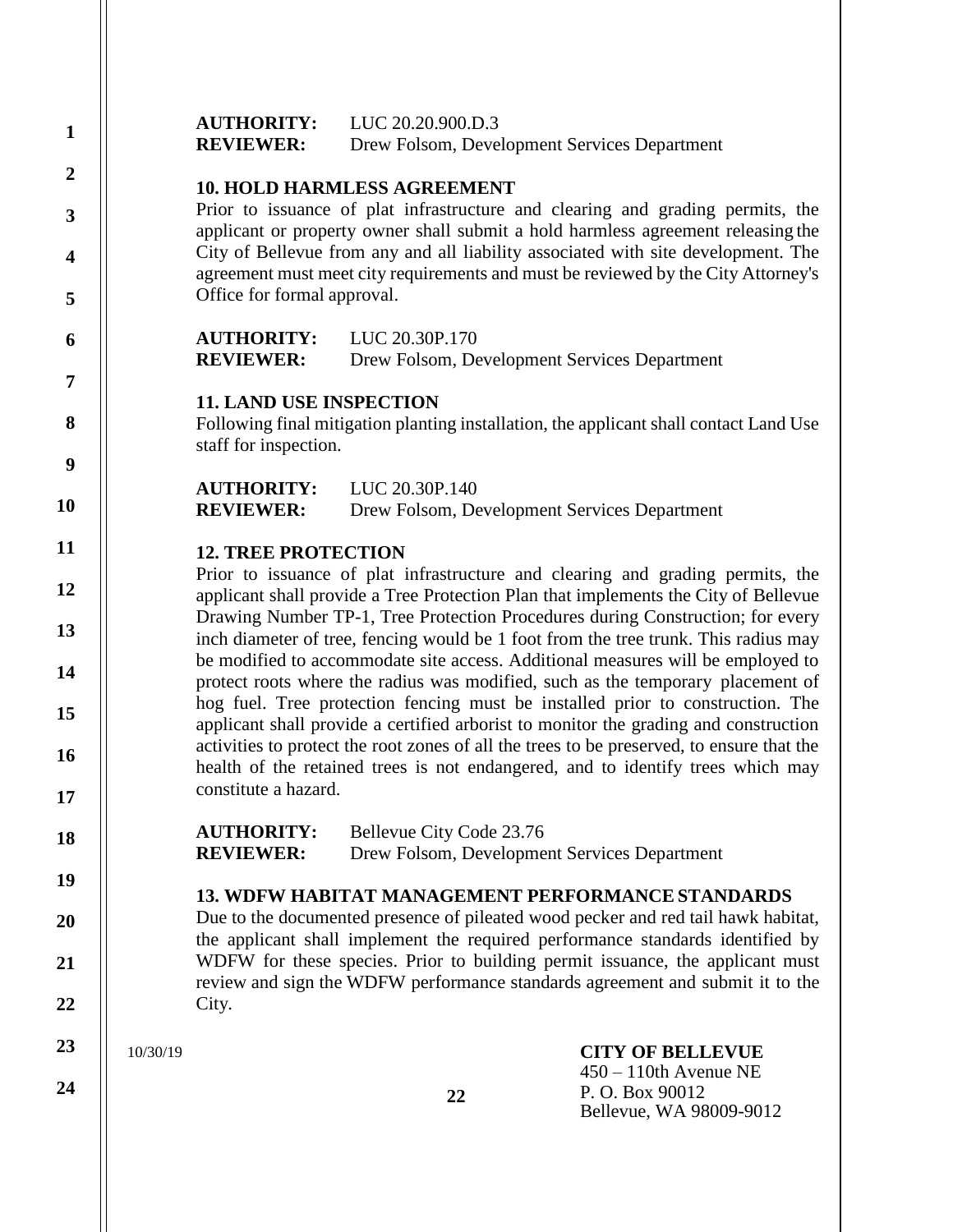| $\mathbf{1}$            |          | LUC Section 20.25H.160<br><b>AUTHORITY:</b><br><b>REVIEWER:</b><br>Drew Folsom, Development Services Department                                                                                                                                     |                                                                                                                                                                                                                                                        |                                                                                                                                                                       |  |  |  |  |
|-------------------------|----------|-----------------------------------------------------------------------------------------------------------------------------------------------------------------------------------------------------------------------------------------------------|--------------------------------------------------------------------------------------------------------------------------------------------------------------------------------------------------------------------------------------------------------|-----------------------------------------------------------------------------------------------------------------------------------------------------------------------|--|--|--|--|
| $\boldsymbol{2}$        |          | <b>14. GEOTECHNICAL REVIEW:</b>                                                                                                                                                                                                                     |                                                                                                                                                                                                                                                        |                                                                                                                                                                       |  |  |  |  |
| $\mathbf{3}$            |          |                                                                                                                                                                                                                                                     |                                                                                                                                                                                                                                                        | The project geotechnical engineer must review the final construction plans,                                                                                           |  |  |  |  |
| $\overline{\mathbf{4}}$ |          |                                                                                                                                                                                                                                                     | including all foundation, retaining wall, shoring, and vault designs. A letter from the<br>geotechnical stating that the plans conform to the recommendations in the<br>geotechnical report and any addendums and supplements must be submitted to the |                                                                                                                                                                       |  |  |  |  |
| 5                       |          |                                                                                                                                                                                                                                                     | clearing and grading section prior to issuance of the construction permit.                                                                                                                                                                             |                                                                                                                                                                       |  |  |  |  |
| 6                       |          | <b>AUTHORITY:</b><br><b>REVIEWER:</b>                                                                                                                                                                                                               | Clearing & Grading Code 23.76.050<br>Tom McFarlane, Development Services Department                                                                                                                                                                    |                                                                                                                                                                       |  |  |  |  |
| $\overline{7}$          |          |                                                                                                                                                                                                                                                     | <b>15. TURBIDITY AND PH MONITORING REQUIRED:</b>                                                                                                                                                                                                       |                                                                                                                                                                       |  |  |  |  |
| 8                       |          |                                                                                                                                                                                                                                                     |                                                                                                                                                                                                                                                        | A turbidity and pH monitoring plan must be submitted and approved prior to<br>issuance of the clearing and grading permit, and the plan must be implemented           |  |  |  |  |
| 9                       |          |                                                                                                                                                                                                                                                     |                                                                                                                                                                                                                                                        | during site work. The plan must be developed and implemented in accordance with<br>the Turbidity & pH Monitoring Requirements contained in the Bellevue Clearing $\&$ |  |  |  |  |
| 10                      |          | Grading Development Standards.                                                                                                                                                                                                                      |                                                                                                                                                                                                                                                        |                                                                                                                                                                       |  |  |  |  |
| 11                      |          | <b>AUTHORITY:</b><br><b>REVIEWER:</b>                                                                                                                                                                                                               | Clearing & Grading Code 23.76.160<br>Tom McFarlane, Development Services Department                                                                                                                                                                    |                                                                                                                                                                       |  |  |  |  |
| 12                      |          |                                                                                                                                                                                                                                                     |                                                                                                                                                                                                                                                        |                                                                                                                                                                       |  |  |  |  |
| 13                      |          | <b>16. CLEARING LIMITS AND TEMPORARY EROSION &amp;</b><br>SEDIMENTATION CONTROL:                                                                                                                                                                    |                                                                                                                                                                                                                                                        |                                                                                                                                                                       |  |  |  |  |
| 14<br>15                |          | Prior to the initiation of any clearing or grading activities, clearing limits and the<br>location of all temporary erosion and sedimentation control measures shall be field<br>staked for approval by the on-site clearing and grading inspector. |                                                                                                                                                                                                                                                        |                                                                                                                                                                       |  |  |  |  |
|                         |          | <b>AUTHORITY:</b>                                                                                                                                                                                                                                   | Clearing & Grading Code 23.76.060 and 23.76.090                                                                                                                                                                                                        |                                                                                                                                                                       |  |  |  |  |
| 16                      |          | <b>REVIEWER:</b>                                                                                                                                                                                                                                    | Tom McFarlane, Development Services Department                                                                                                                                                                                                         |                                                                                                                                                                       |  |  |  |  |
| 17                      |          |                                                                                                                                                                                                                                                     | <b>17. GEOTECHNICAL INSPECTION:</b>                                                                                                                                                                                                                    |                                                                                                                                                                       |  |  |  |  |
| 18                      |          |                                                                                                                                                                                                                                                     |                                                                                                                                                                                                                                                        | The project geotechnical engineer must provide geotechnical inspection during                                                                                         |  |  |  |  |
| 19                      |          |                                                                                                                                                                                                                                                     | project construction, including monitoring and testing of soil cuts and fill, subgrades<br>for foundations and footing, utility trench backfill, and any unusual seepage, slope,<br>or subgrade conditions.                                            |                                                                                                                                                                       |  |  |  |  |
| 20                      |          | <b>AUTHORITY:</b>                                                                                                                                                                                                                                   | Clearing & Grading Code 23.76.050                                                                                                                                                                                                                      |                                                                                                                                                                       |  |  |  |  |
| 21                      |          | <b>REVIEWER:</b>                                                                                                                                                                                                                                    | Tom McFarlane, Development Services Department                                                                                                                                                                                                         |                                                                                                                                                                       |  |  |  |  |
| 22                      |          |                                                                                                                                                                                                                                                     |                                                                                                                                                                                                                                                        |                                                                                                                                                                       |  |  |  |  |
| 23                      | 10/30/19 |                                                                                                                                                                                                                                                     |                                                                                                                                                                                                                                                        | <b>CITY OF BELLEVUE</b><br>$450 - 110$ th Avenue NE                                                                                                                   |  |  |  |  |
| 24                      |          |                                                                                                                                                                                                                                                     | 23                                                                                                                                                                                                                                                     | P.O. Box 90012<br>Bellevue, WA 98009-9012                                                                                                                             |  |  |  |  |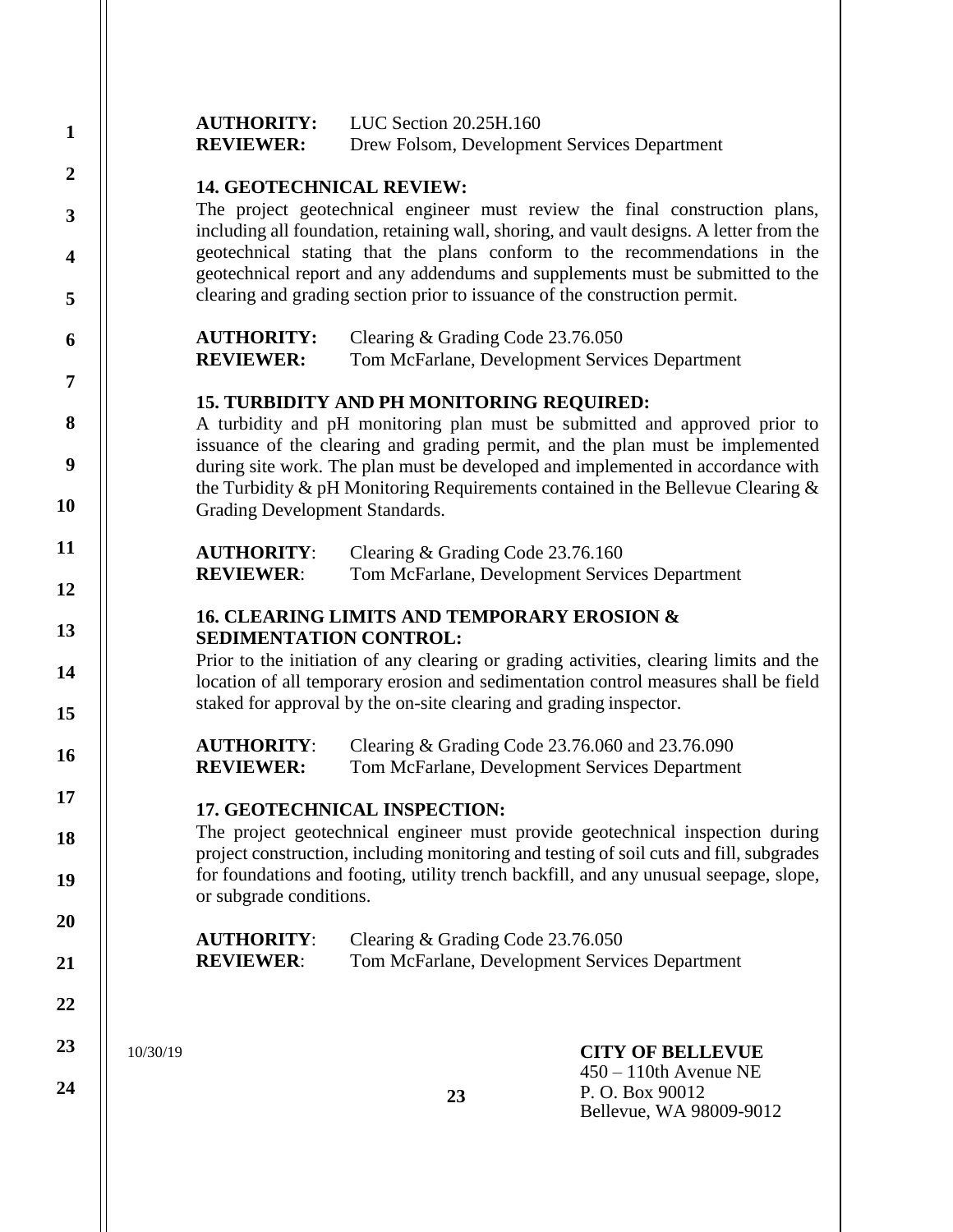# **18. NO CLEARING AND/OR GRADING ALLOWED ON BUILDING SITES DURING PLAT CONSTRUCTION:**

Clearing and/or grading on the individual building sites will not be permitted during construction of the plat infrastructure (construction of roads and utilities and associated grading) except for the minimum necessary to accommodate construction of plat infrastructure, as shown on the permit drawings.

**AUTHORITY**: Clearing & Grading Code 23.76.042 **REVIEWER**: Tom McFarlane, Development Services Department

# **C. PRIOR TO FINAL PLAT APPROVAL:**

# **1. INFRASTRUCTURE IMPROVEMENTS**

All street frontage and infrastructure improvements shown in the final engineering plans or required by city codes and standards must be either completed prior to approval of the final plat or provided for with a financial assurance device. Completion of the top lift and all other transportation infrastructure items prior to completion of the homes associated with the development is allowed.

Transportation Development Code Section 14.60.260 provides for a developer to obtain final plat approval prior to finishing improvements with provision of an acceptable financial assurance device equivalent to 150% of the cost of unfinished infrastructure improvements. Provision of such an assurance device requires completion of the improvements by the developer within two years of final plat approval. Installation of improvements that would negatively affect safety if left unfinished may not be delayed through use of a financial assurance device. Partial reductions of the financial assurance device will not be approved except in special circumstances, determined in advance, such as phased projects.

Improvements must be approved by the Transportation Department inspector before they are deemed complete. At completion of all transportation infrastructure items, the developer must provide a one-year maintenance assurance device equivalent to 20% of the value of the transportation infrastructure improvements, dating from the acceptance of the improvements.

| <b>AUTHORITY:</b> | Bellevue City Code 14.60, Transportation |
|-------------------|------------------------------------------|
|                   | Department Design Manual                 |
| <b>REVIEWER:</b>  | Fay Schafi, Transportation Department    |

# **2. STREET FRONTAGE AND ACCESS ROAD IMPROVEMENTS**

All street frontage improvements and other required transportation elements including street lighting must be constructed by the applicant and accepted by the

> **CITY OF BELLEVUE** 450 – 110th Avenue NE

Bellevue, WA 98009-9012

P. O. Box 90012

10/30/19

**1**

**2**

**3**

**4**

**5**

**6**

**7**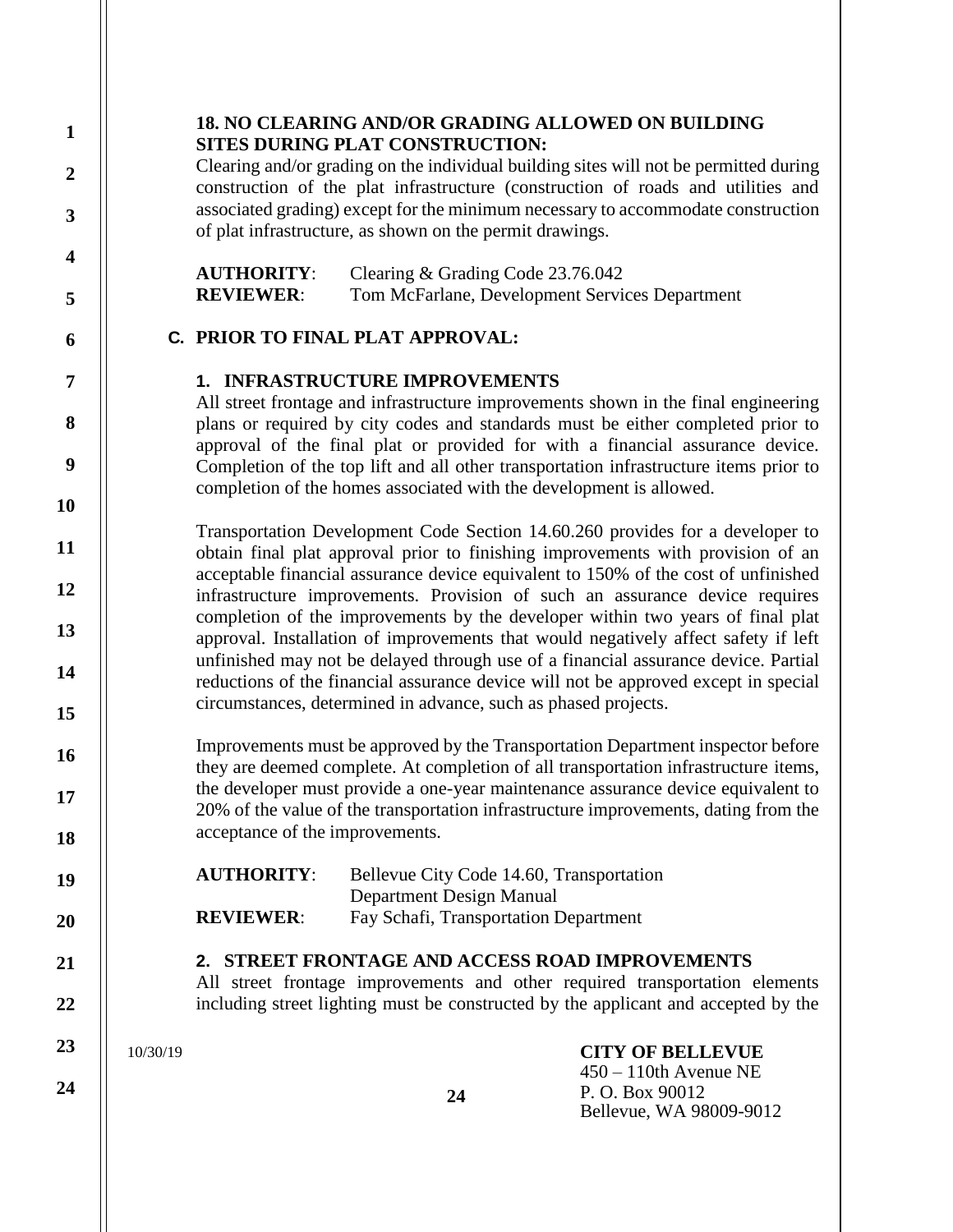| $\mathbf{1}$            | Transportation Department prior to final plat approval, except as provided for in<br>BCC 14.60.260. Specific requirements are detailed below:                                                        |
|-------------------------|------------------------------------------------------------------------------------------------------------------------------------------------------------------------------------------------------|
| $\overline{2}$          | The project street frontage improvements on 120 <sup>th</sup> Avenue SE include:                                                                                                                     |
| $\overline{\mathbf{3}}$ | • Provide a new 6-foot wide ADA compliant sidewalk, 6-foot wide planter                                                                                                                              |
| $\overline{\mathbf{4}}$ | strip, and curb and gutter along the project site.<br>• Construct a 6-foot wide ADA compliant sidewalk from the ends of the plat                                                                     |
| 5                       | sidewalk to the existing sidewalk segments on 120 <sup>th</sup> Avenue SE and SE<br>64 <sup>th</sup> Street.                                                                                         |
| 6                       | · Provide pavement widening along the project site to provide 24 feet of                                                                                                                             |
| 7                       | pavement width from the existing fogline on the west side of 120 <sup>th</sup> Avenue<br>SE to the face of the new curb and an appropriate transition taper and curve                                |
| 8                       | radius to SE 64 <sup>th</sup> Street as shown on the approved plans.                                                                                                                                 |
| 9                       | • Install a private road approach at the intersection of $120^{th}$ Avenue SE and                                                                                                                    |
|                         | the private road/SE 63 <sup>rd</sup> Court per COB Standard Drawing SW-150-1.                                                                                                                        |
| 10<br>11                | • Provide street lighting along 120 <sup>th</sup> Avenue meeting City of Bellevue's<br>standards per BCC 14.60.210. An AGI analysis will be required to verify<br>that minimum light levels are met. |
|                         | • Mailboxes shall not be located along 120 <sup>th</sup> Avenue SE. Install Mailboxes                                                                                                                |
| 12                      | on the SE 63 <sup>rd</sup> Court private road.                                                                                                                                                       |
| 13                      | • Construct a driveway approach for the neighboring property to the south of the                                                                                                                     |
| 14                      | site at 11927 SE 64 <sup>th</sup> Street shall per COB Standard Drawing SW-170-1.<br>• Fixed objects cannot be located within 10 feet of the edge of the driveway.                                   |
| 15                      | Per the Transportation Design Manual, Section 15.                                                                                                                                                    |
| <b>16</b>               | • The applicant will be responsible for replacing and/or installing all street<br>channelization and signage (i.e., No Parking, Intersection Ahead, Street                                           |
| 17                      | Name, Private Road/Dead End, Stop Sign, curve alignment warning signs,                                                                                                                               |
| 18                      | etc.) that is necessitated by their street frontage improvements on 120 <sup>th</sup><br>Avenue SE. A channelization and signage plan must be included as part of                                    |
| 19                      | clear and grading construction plans.<br>• As much as feasible, metal covers for all utilities shall be located outside of                                                                           |
| 20                      | the expected vehicle tire paths within the paved surface of any street or<br>private road per Transportation Design Manual Section 18.                                                               |
| 21                      | · All walls supporting street frontage infrastructure shall meet City of                                                                                                                             |
| 22                      | Bellevue Transportation Design Manual, Section 10 requirements.<br>• The concrete retaining wall along the west property line at the back of the                                                     |
| 23                      | 10/30/19<br><b>CITY OF BELLEVUE</b>                                                                                                                                                                  |
| 24                      | $450 - 110$ th Avenue NE<br>P.O. Box 90012<br>25<br>Bellevue, WA 98009-9012                                                                                                                          |
|                         |                                                                                                                                                                                                      |

Ш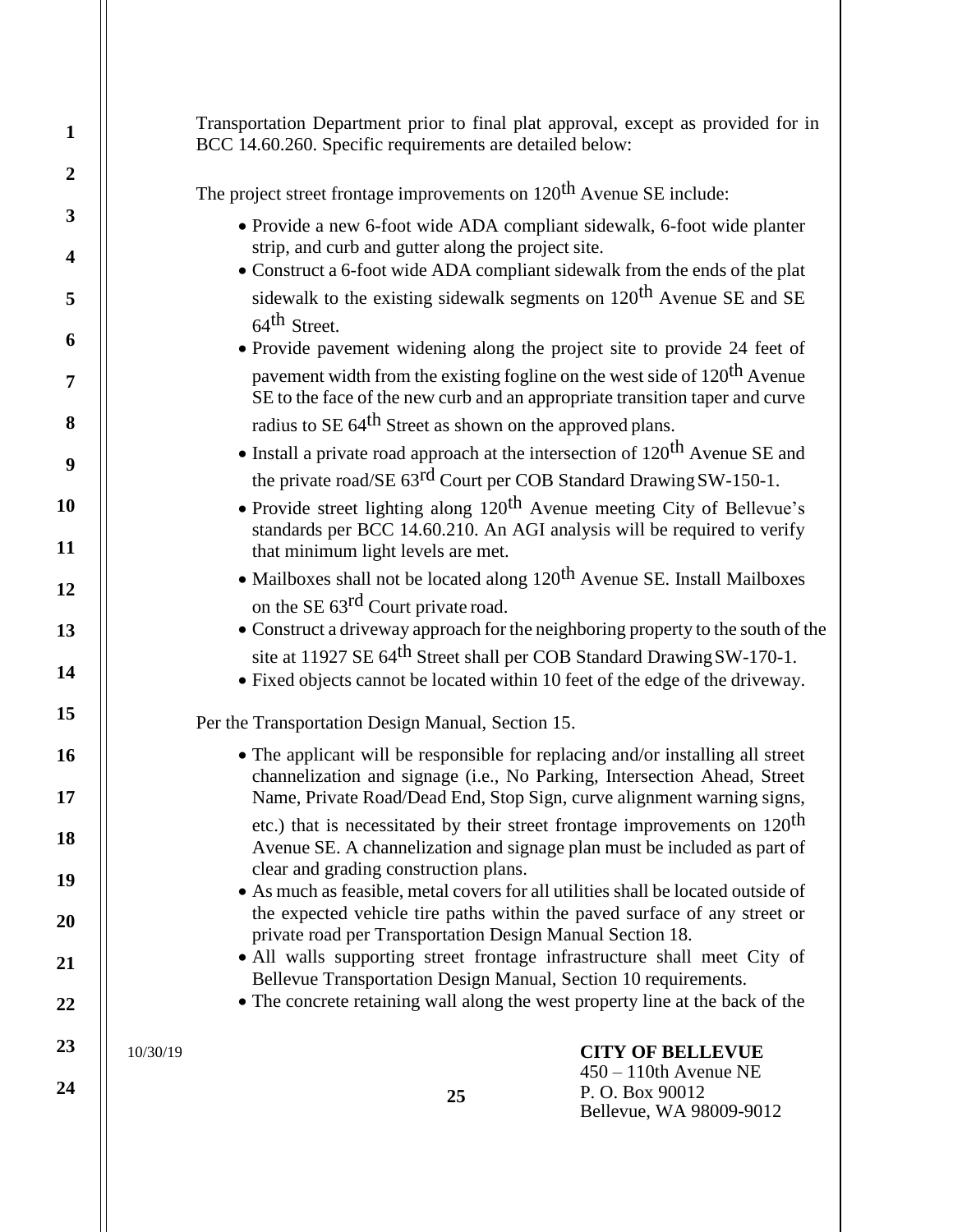|          | City right of way on $120^{th}$ Avenue SE will require structural design review<br>(third party structural review may be required), and an architectural finish<br>that fits the character of the neighborhood is required.                                                                                        |                                                                                                  |
|----------|--------------------------------------------------------------------------------------------------------------------------------------------------------------------------------------------------------------------------------------------------------------------------------------------------------------------|--------------------------------------------------------------------------------------------------|
|          | Internal Private Roads/Tracts/Joint-Use Driveways Improvements include:                                                                                                                                                                                                                                            |                                                                                                  |
|          | • The driveway approach at $120$ <sup>th</sup> Avenue SE shall be limited to a grade of<br>10% or less for the 20 feet past the back of sidewalk and shall be limited to<br>a maximum grade of 15% thereafter.                                                                                                     |                                                                                                  |
|          | • The main private road/SE 63rd Court into the site off $120^{th}$ Avenue SE must<br>be constructed with a minimum 24-foot wide pavement width, 5-foot wide<br>sidewalk on the south side of the road, and curb and gutter contained within<br>a minimum 35-foot wide access easement/Tract A. The 5-foot sidewalk |                                                                                                  |
|          | along SE 63 <sup>rd</sup> Court must extend from 120 <sup>th</sup> Avenue SE to the point where<br>the primary private road tract ends.                                                                                                                                                                            |                                                                                                  |
|          | • Construct a turnaround facility at the east terminus of SE $63$ <sup>rd</sup> Court per<br>Transportation Design Manual Standard Drawing RC-130-1. The cross<br>slope of the turnaround shall not exceed 8%.                                                                                                     |                                                                                                  |
|          | • No parking is allowed on SE $63^{rd}$ Court within the required sight distance<br>triangles, the turnaround area, and all portions of the road with a grade of<br>15% or greater.                                                                                                                                |                                                                                                  |
|          | • Due to site related constraints (steep slopes, sensitive areas, etc.), SE 63 <sup>rd</sup><br>court will have a design speed of 15 mph.<br>• Install speed limits signs, curve ahead warning signs, No Parking signs,                                                                                            |                                                                                                  |
|          | street name signs, 15% grade sign, etc. on SE 63 <sup>rd</sup> Court private road.<br>• Vehicle and pedestrian sight distance requirements must be met per BCC<br>14.60.240 and 14.60.241 at the intersections of the private roads/Tracts and                                                                     |                                                                                                  |
|          | joint-use driveways with SE 63 <sup>rd</sup> Court. Vertical as well as horizontal line<br>of sight must be considered.                                                                                                                                                                                            |                                                                                                  |
|          | • Stopping sight distance for SE 63 <sup>rd</sup> Court shall meet AASHTO<br>requirements.                                                                                                                                                                                                                         |                                                                                                  |
|          | • The single-family driveways shall be constructed per COB Transportation<br>Design Manual.                                                                                                                                                                                                                        |                                                                                                  |
|          | • Installation of street lighting is recommended for private roads. The City<br>of Bellevue will not be responsible for future maintenance costs or electric<br>power costs for any street light system serving a private road.<br>• One or more mailbox locations approved by local postmaster must be            |                                                                                                  |
|          | provided on the private road/SE 63 <sup>rd</sup> Court. Such locations must not be<br>hazardous for traffic (i.e., impedes required sight distance triangles), and<br>must not interfere with the turnaround function on the private road.                                                                         |                                                                                                  |
| 10/30/19 | 26                                                                                                                                                                                                                                                                                                                 | <b>CITY OF BELLEVUE</b><br>$450 - 110$ th Avenue NE<br>P.O. Box 90012<br>Bellevue, WA 98009-9012 |
|          |                                                                                                                                                                                                                                                                                                                    |                                                                                                  |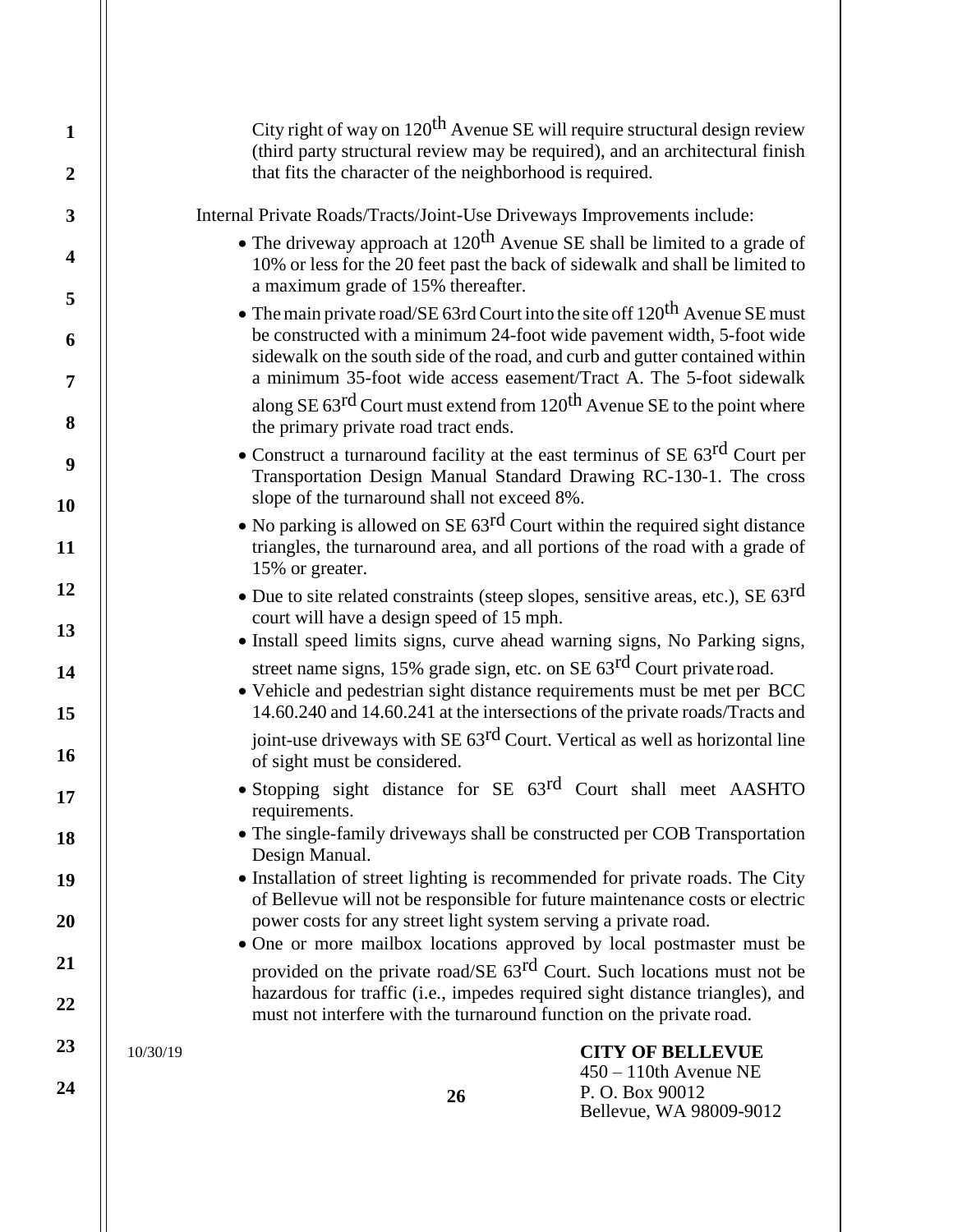| $\mathbf{1}$                              |          |                   | Transportation Design Manual Standard Drawing SW-170-1.                                                                | • Tract C private road approach at SE $63$ <sup>rd</sup> Court shall be constructed per                                                                                                                                             |
|-------------------------------------------|----------|-------------------|------------------------------------------------------------------------------------------------------------------------|-------------------------------------------------------------------------------------------------------------------------------------------------------------------------------------------------------------------------------------|
| $\overline{2}$<br>$\overline{\mathbf{3}}$ |          |                   |                                                                                                                        | • Tract E private road approach and joint use driveways off SE 63 <sup>rd</sup> Court<br>shall be constructed per Transportation Design Manual Standard Drawing                                                                     |
| $\overline{\mathbf{4}}$                   |          | SW-180-1.         |                                                                                                                        | • Access to lots 1 and 2 will be provided via a 16-foot wide paved joint use                                                                                                                                                        |
| 5                                         |          |                   | driveway within a 20-foot Access and utility easement.                                                                 | • Access to lots 3-5 will be through a 20-foot wide paved private road within                                                                                                                                                       |
| 6                                         |          |                   |                                                                                                                        | Tract E, and a 16-foot wide joint use driveway for lots 3 and 4 located on<br>the west side of Tract E. The 20-foot wide roadway shall be placed in an                                                                              |
| $\overline{7}$                            |          |                   | tract having a minimum width of 20 feet.                                                                               | access and utility easement or tract having a minimum width of 25 feet, and<br>the joint use driveway shall be placed in an access and utility easement or                                                                          |
| 8                                         |          |                   | • Access to lots 6-12 lots will be provided from Tract A/SE $63^{\text{rd}}$ Court.                                    |                                                                                                                                                                                                                                     |
| $\boldsymbol{9}$                          |          |                   |                                                                                                                        | • Access to lots 13-15 will be provided via a 20-foot wide paved privateroad<br>within Tract C, and a 16-foot wide joint use driveway for lots 13 and 14<br>located on the south side of Tract C. The 20-foot wide roadway shall be |
| 10                                        |          |                   |                                                                                                                        | placed in an access and utility easement or tract having a minimum width<br>of 25 feet, and the joint use driveway shall be placed in an access and utility                                                                         |
| 11                                        |          |                   | easement or tract having a minimum width of 20 feet.                                                                   |                                                                                                                                                                                                                                     |
| 12                                        |          |                   |                                                                                                                        | • All road approaches to SE $63$ <sup>rd</sup> Court shall be limited to a grade of 10% or<br>less for the 20 feet past the back of sidewalk or back of roadway                                                                     |
| 13                                        |          |                   |                                                                                                                        | improvements and shall be limited to a maximum grade of 15% thereafter.<br>• Concrete curb and gutter is required on the private tracts and joint use                                                                               |
| 14                                        |          |                   | driveways in areas where the grade exceeds 8%.<br>• The maximum cross grade of a street at the street end shall be 8%. |                                                                                                                                                                                                                                     |
| 15                                        |          |                   |                                                                                                                        | • Retaining walls shall be located such that there is a minimum of two feet<br>clear of the sidewalk and a minimum of three feet clear of the curb face                                                                             |
| 16                                        |          |                   | wall may be required per Transportation Design Manual requirements.                                                    | where there is no sidewalk. Barriers, railing, or fencing at the top of the                                                                                                                                                         |
| 17<br>18                                  |          |                   |                                                                                                                        | • The private roads shall not be gated or obstructed and must always remain<br>open for emergency and public service vehicles. A note to this effect shall                                                                          |
|                                           |          |                   | be placed on the face of the final Subdivision map.                                                                    | • The maintenance responsibility for the private road shall be shared for all                                                                                                                                                       |
| 19<br>20                                  |          | Subdivision map.  |                                                                                                                        | 15 lots. A note to this effect must be indicated on the face of the final                                                                                                                                                           |
| 21                                        |          | <b>AUTHORITY:</b> | Manual                                                                                                                 | Bellevue City Code 14.60; Transportation Department Design                                                                                                                                                                          |
| 22                                        |          | <b>REVIEWER:</b>  | Fay Schafi, Transportation Department                                                                                  |                                                                                                                                                                                                                                     |
| 23<br>24                                  | 10/30/19 |                   |                                                                                                                        | <b>CITY OF BELLEVUE</b><br>$450 - 110$ th Avenue NE<br>P.O. Box 90012                                                                                                                                                               |
|                                           |          |                   | 27                                                                                                                     | Bellevue, WA 98009-9012                                                                                                                                                                                                             |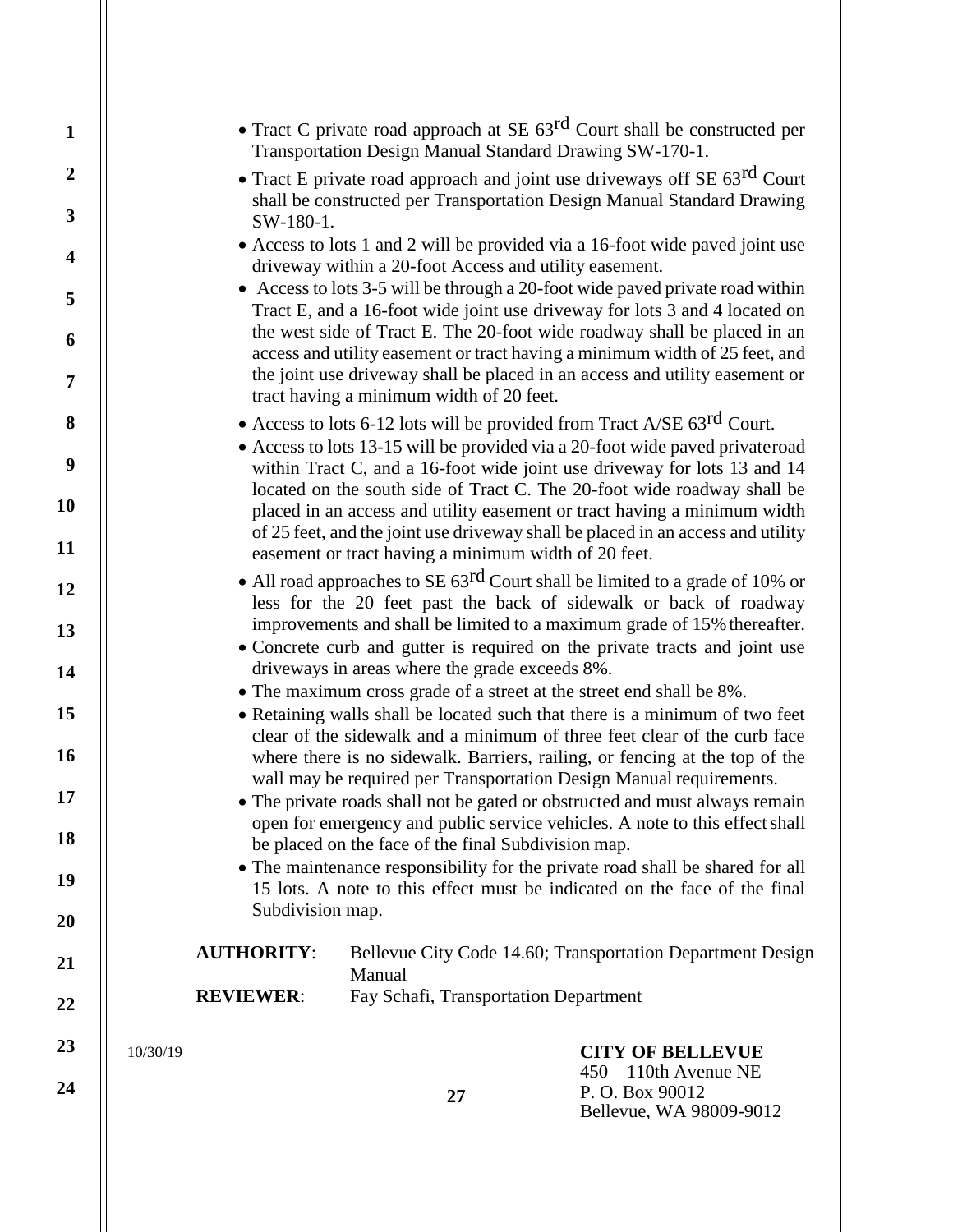## **3. PAVEMENT RESTORATION**

Pavement restoration associated with street frontage improvements or to repair damaged street surfaces shall be provided as follows:

120th Avenue SE: This street was recently overlaid, and a five year no-street cut moratorium is currently in effect. Should street cuts prove unavoidable or if the street surface is damaged in the construction process, a half-street or full-street (depending on the extent of street cuts or damage) grind and overlay will be required.

**AUTHORITY**: Bellevue City Code 14.60.250; Transportation Department Design Manual **REVIEWER:** Tim Stever, Transportation Department

### **4. PIPE MONUMENTS**

Permanent pipe monuments shall be set along the street centerline at all intersections, curve tangent points, and cul-de-sac radius points. Said pipe monuments shall be a Bertsen A130 Aluminum Standard Monument (30" long), or equivalent, together with standard iron casting case and cover. These materials and specifications are shown in City of Bellevue Standard Drawing RC-260-1 (Cap Detail B).

**AUTHORITY**: LUC 20.45A.030; RCW 58.17.240 **REVIEWER:** Fay Schafi, Transportation Department

## **3. NGPA DESIGNATION AND RECORDING**

The Native Growth Protection Area (NGPA) tract shall be designated on the face of the Final Plat. The boundaries of the NGPA tract must be surveyed and legally described on the face of the Final Plat. The following note is required to be placed on the final plat:

## **NATIVE GROWTH PROTECTION AREA (NGPA) TRACT**

DEDICATION OF NATIVE GROWTH PROTECTION AREAS (NGPA) ESTABLISHES, ON ALL PRESENT AND FUTURE OWNERS AND USERS OF THE LAND, AN OBLIGATION TO LEAVE UNDISTURBED ALL TREES AND OTHER VEGETATION WITHIN THE AREA, FOR THE PURPOSE OF PREVENTING HARM TO, PROPERTY AND ENVIRONMENT, INCLUDING BUT NOT LIMITED TO CONTROLLING SURFACE WATER RUNOFF AND EROSION, MAINTAINING SLOPE STABILITY, BUFFERING AND PROTECTING PLANTS AND ANIMAL HABITAT, EXCEPT, FOR THE REMOVAL, OF DISEASED OR DYING VEGETATION WHICH PRESENTS A HAZARD OR IMPLEMENTATION OF AN ENHANCEMENT PLAN

10/30/19

**24**

## **CITY OF BELLEVUE**

450 – 110th Avenue NE P. O. Box 90012 Bellevue, WA 98009-9012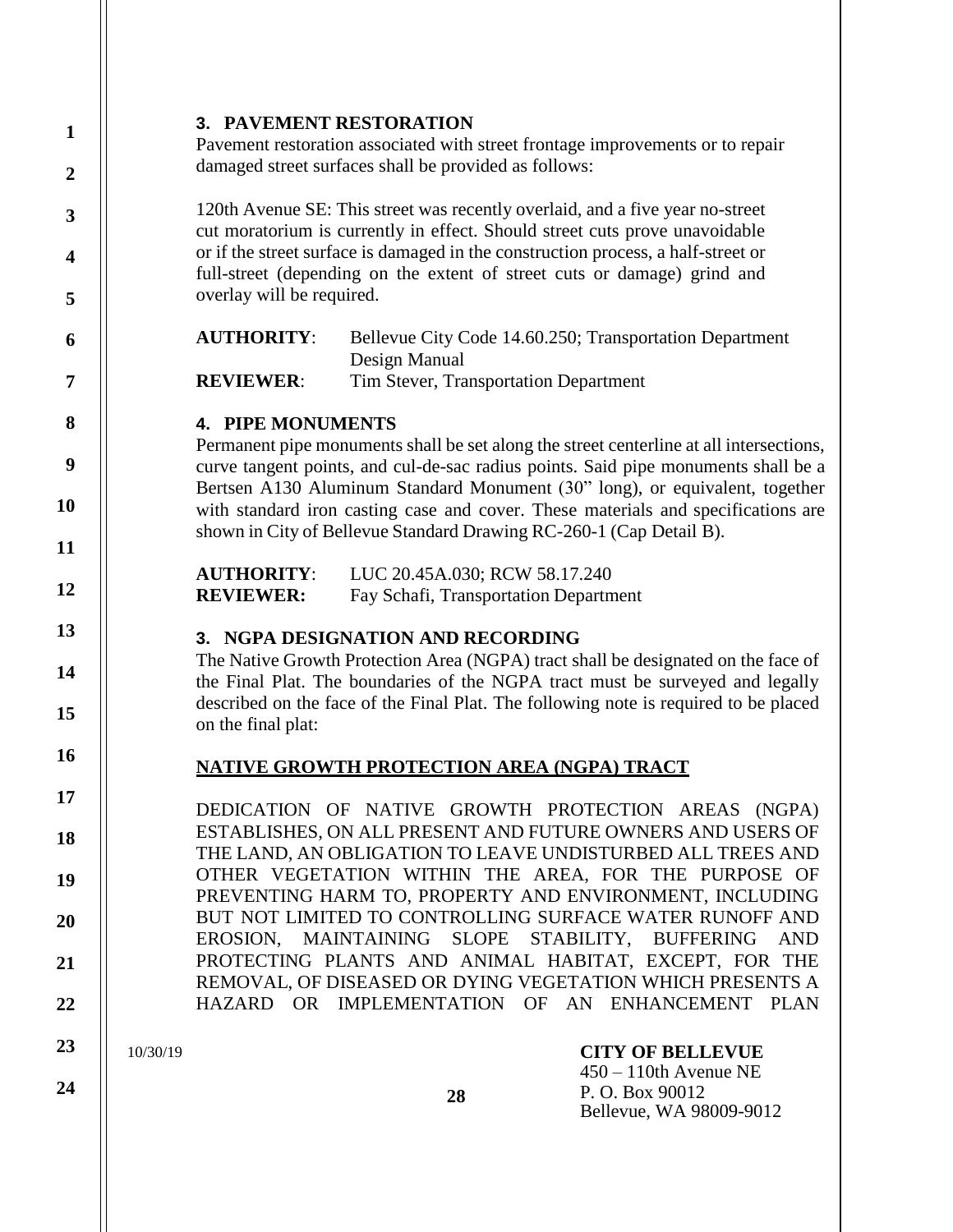10/30/19 **29 CITY OF BELLEVUE** 450 – 110th Avenue NE P. O. Box 90012 Bellevue, WA 98009-9012 REQUIRED OR APPROVED BY THE CITY. ANY WORK, INCLUDING REMOVAL OF DEAD, DISEASED, OR DYING VEGETATION, IS SUBJECT TO PERMIT REQUIREMENTS OF THE CITY OF BELLEVUE CODES. THE OBLIGATION TO ENSURE THAT ALL TERMS OF THE NGPA ARE MET IS THE RESPONSIBILITY OF THE OWNERS OF LOTS 1 THROUGH 5. THE CITY OF BELLEVUE SHALL HAVE THE RIGHT, BUT NOT THE OBLIGATION, TO ENFORCE THE REQUIREMENTS, TERMS, AND CONDITIONS OF THIS RESTRICTION BY ANY, METHOD AVAILABLE UNDER LAW. **AUTHORITY:** LUC 20.45B.055.B.2 **REVIEWER:** Drew Folsom, Development Services Department **4. NGPA BOUNDARY FENCE AND SIGNAGE** Prior to approval of the final plat, the applicant shall perform a field survey of property boundaries completed by a Washington State Licensed Surveyor. The boundary of the NGPA shall be identified, fenced, and marked with boundary signage that states: **PROTECTED AREA – NO CLEARING This fence marks the edge of a Native Growth Protection Area. Disturbance, vegetation removal, or tree removal beyond this fence is prohibited.** NGPA boundary fencing and signage shall be of permanent construction and shall be maintained for the duration of the plat development. Signs must be of size and location to be visible and the boundary fence shall be a minimum of four feet tall. **AUTHORITY:** LUC 20.25H.030 **REVIEWER:** Drew Folsom, Development Services Department **4. IMPERVIOUS SURFACE COVERAGE REQUIREMENTS** Impervious surface coverage shall be divided across the development area and shall be governed by the limits established by LUC 20.45A.060.B.3. Allowed maximum impervious surface coverage for each lot shall be clearly labeled on the final plat mylar. **AUTHORITY**: LUC Section 20.45A.060.B.3 **REVIEWER:** Drew Folsom, Development Services Department **5. LOT COVERAGE REQUIREMENTS** Lot coverage shall be governed by the lot coverage calculation included under LUC 20.45A.060.B. Allowed maximum structural lot coverage for each lot shall be clearly labeled on the final plat mylar.

**1**

**2**

**3**

**4**

**5**

**6**

**7**

**8**

**9**

**10**

**11**

**12**

**13**

**14**

**15**

**16**

**17**

**18**

**19**

**20**

**21**

**22**

**23**